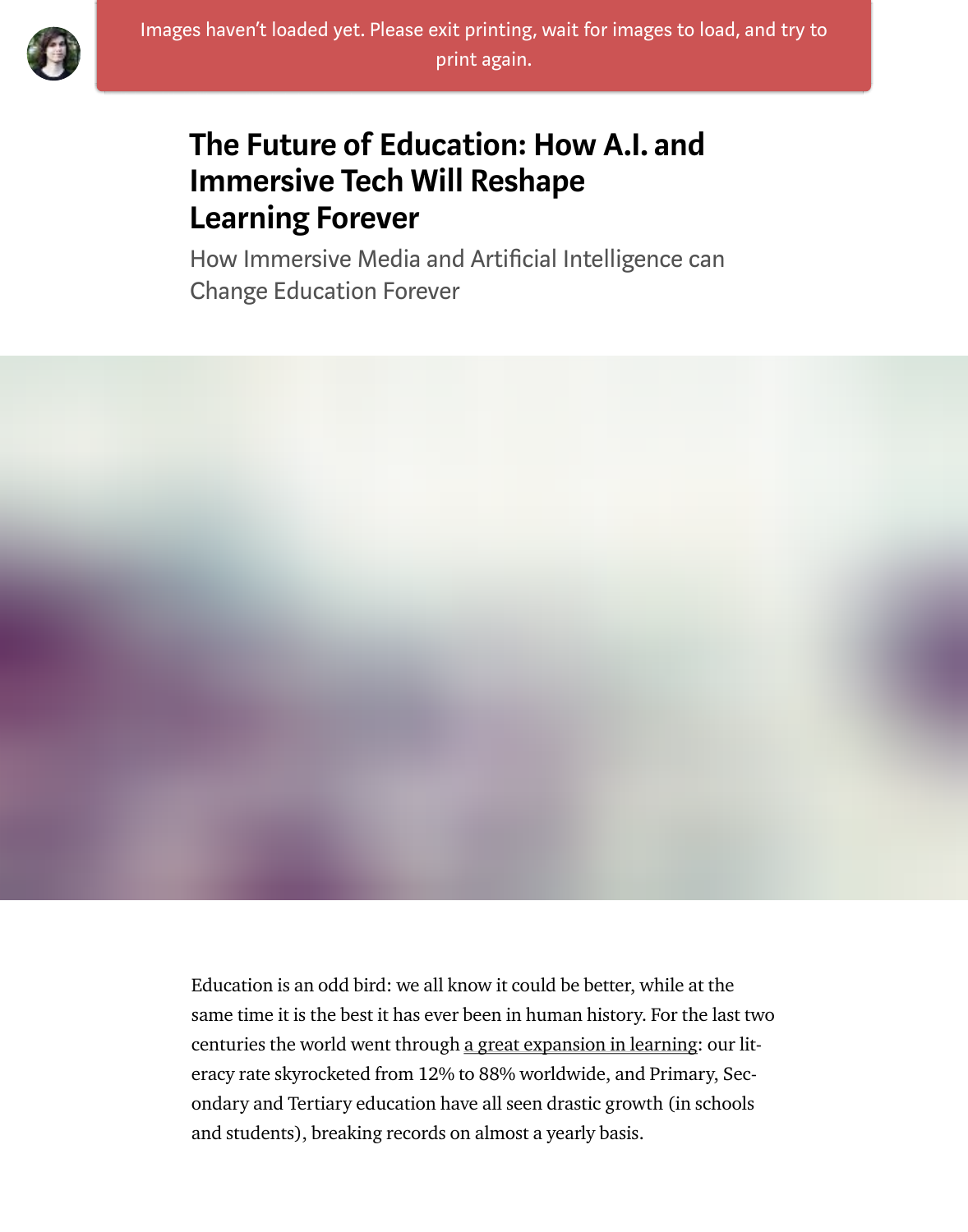Our educative curriculum has also evolved, embracing our continuous growing understanding of the world—and the recent boom of the internet has brought self-education to the masses in new and exciting ways, turning websites like Khan Academy, TED, Wikipedia & Youtube into some of the biggest free knowledge hubs in the planet. Imperfections aside, we owe a lot of who we are to this faulty system, and its growth in reach has been phenomenal.

How we teach, however, has yet to change:



It works to an extent, but it is not pleasant for anyone—teachers have a lot on their plate, from lesson and assignment planning, to teaching, grading and the expectation of giving hundreds of students individualized attention. On the student side, they are forced to adhere to strict timelines and live under the rule of fear instead of curiosity, with the constant fear of failure looming as they're assigned labels ranging from A to F at the end of each term.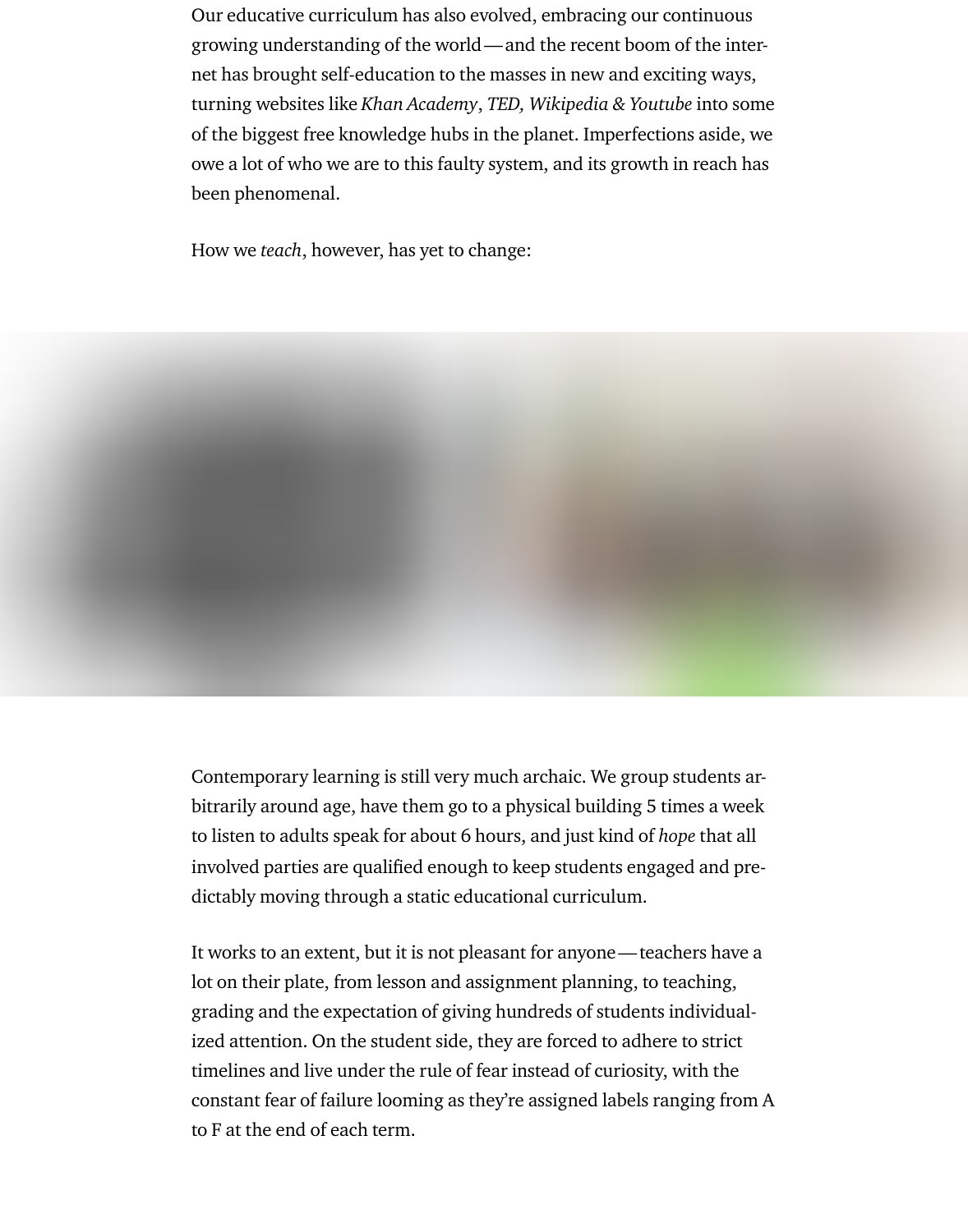Today's educational system is static, generalized and puts less focus on individual self-development than it perhaps should. To make matters worse, students often don't understand why they are learning the things that they're learning, which makes certain classes feel arbitrary and purposeless in the face of their personal ambitions (and has a number of neurological implications we'll soon discuss).

With that being said, what could be done to fix these issues and take education to a new level? What could make education more exciting, fun and practical? I believe it comes down to three simple ideas (that aren't new by any means) which can finally be fully explored with smart use of technology.

These keys are personalized learning, experiential learning and mastery-based learning. In this article, we're going to explore these ideas as well as a possible path for education in the future, mixing Artificial Intelligence, Immersive Technologies and several new design paradigms that could change education forever.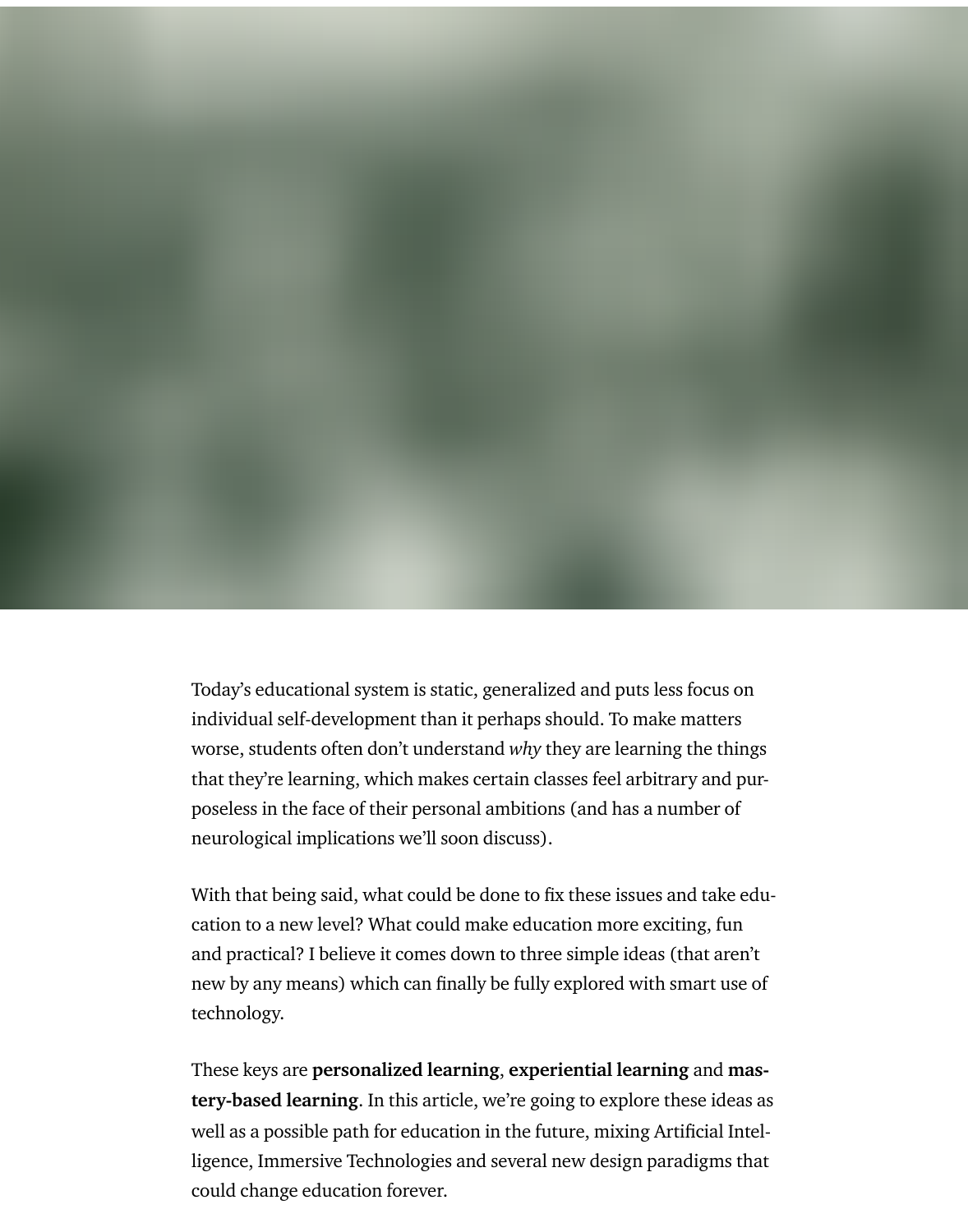tional experience that's more fitting to you as an individual and maximizes what you can get out of each class.

Fully personalized experiences are almost a standard in the tech world today—but not in education

This approach makes intuitive sense, and there has been a rising pool of scientific evidence backing these ideas up every year. A new report commissioned by the Bill & Melinda Gates Foundation has found that students in schools using personalized learning strategies made greater academic progress. Additionally, countless neuroscience studies have shown the how personalized experiences positively affect how the brain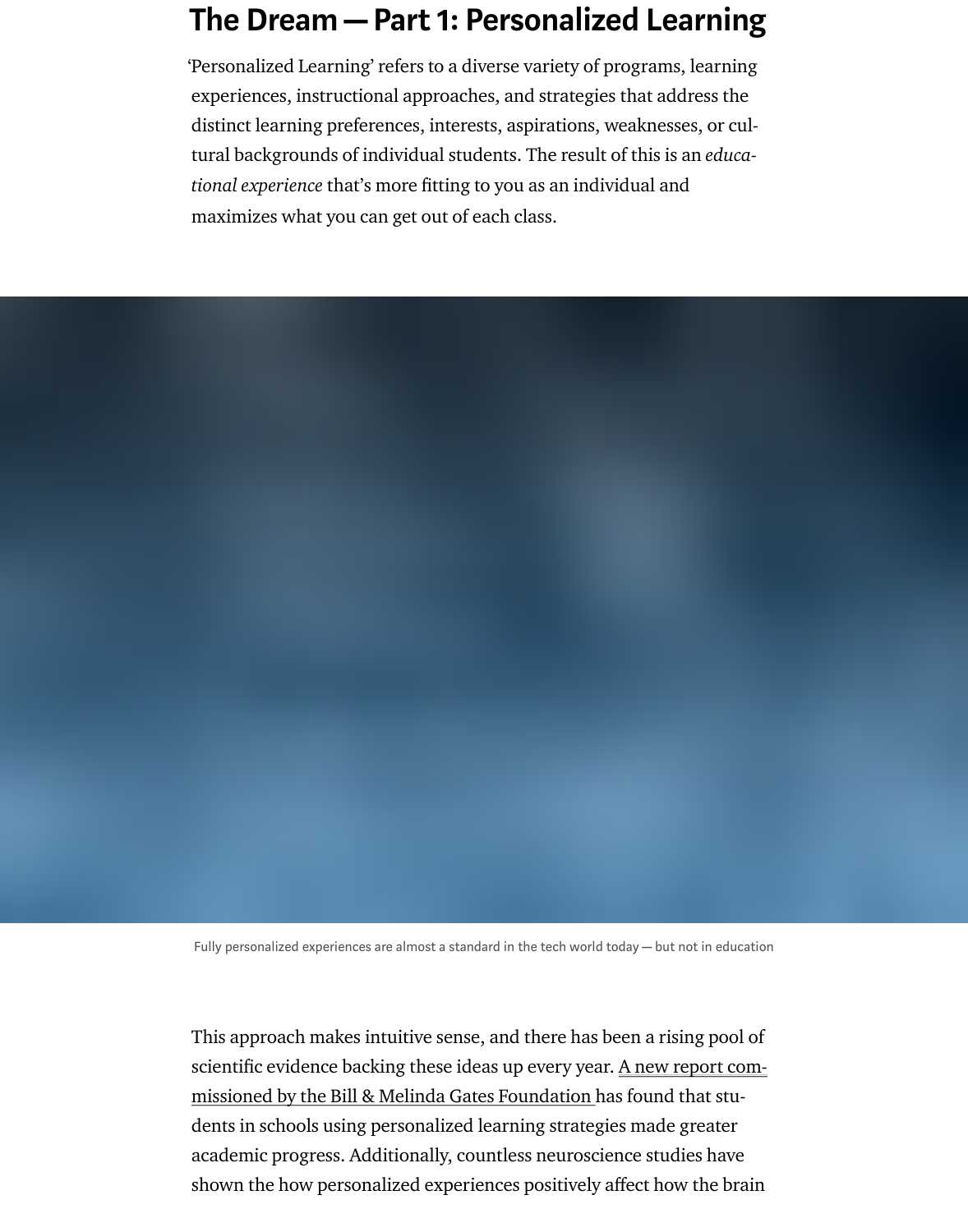receives information, providing some relevant ideas about how learning works to the synapse-level.

A student must care about new information or consider it important for it to be stored as a long-term memory. Memories with personal meaning are most likely to become relational and long-term memories available for later retrieval."—Dr. Judy Will, Neurologist & Educator.

This is a powerful concept, and it shows that for students to learn anything they need to be convinced that the information being shown is important. To properly teach, you must first inspire, and personalized learning is as much about knowing how to teach an individual as it is about how to convince them that the information is worth knowing—and this is hard. Different students respond differently to distinct motivations, but this is why the most popular teachers tend to be inspirational: they don't just throw information at students for them to process, but they also inspire and awake their class's interest and curiosity—once a student finds a subject cool, everything changes for their brain.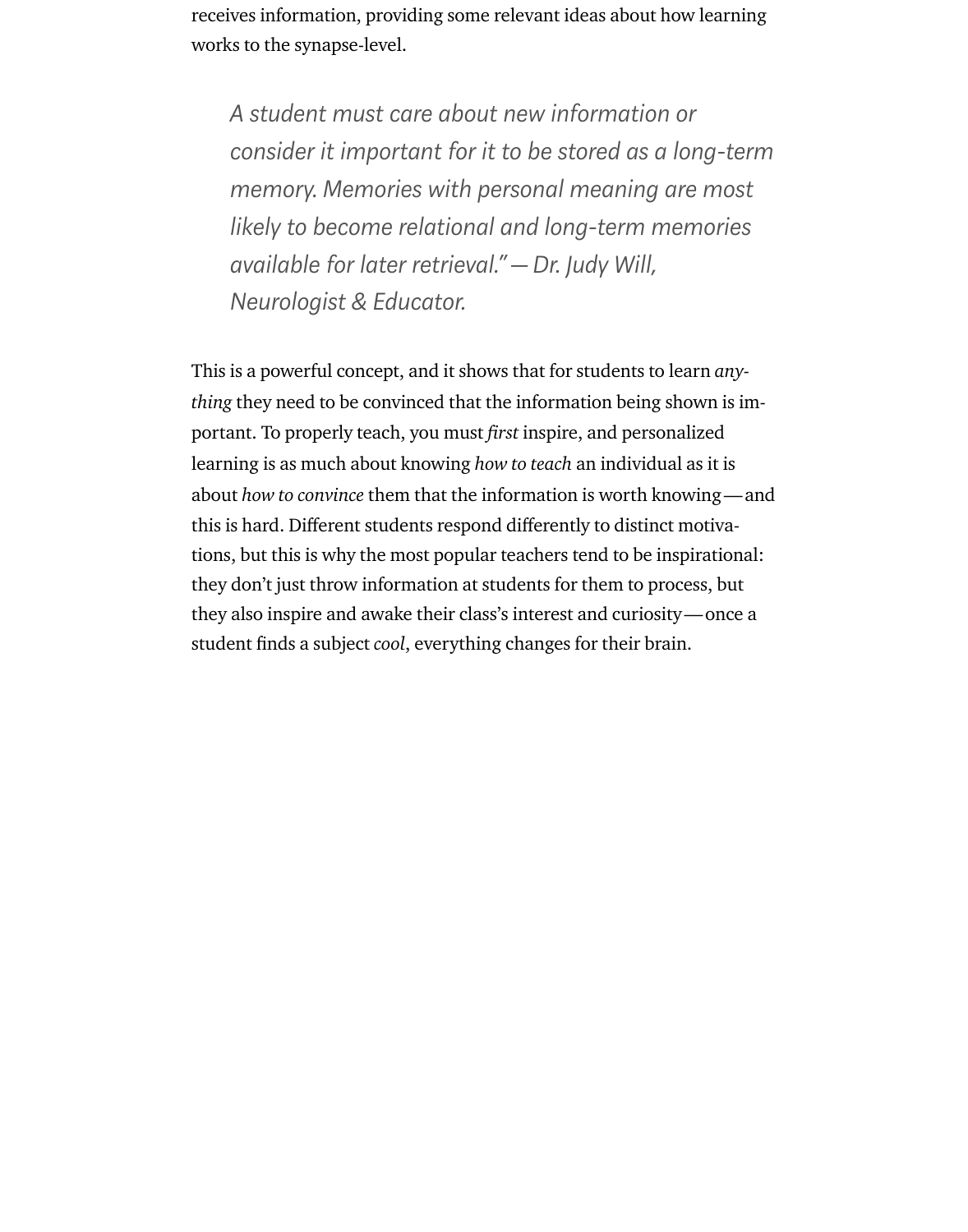Teach with a focus on how the brain functions, and the result is an education that works instinctively

So if personalized education is so important, why do we barely see it in schools? In today's system, giving students true individualized attention would require dozens if not hundreds of specialized hires per institution — and even if we did have all those people available, we still lack the proper methods to gather and process personal student data in large scales to create actionable results. Despite these challenges, some schools are still finding ways to explore these concepts to a degree, but the true potential of personalized education remains largely unfulfilled.

Full personalized learning also requires a fluid, flexible and non-linear educational curriculum to be fully idealized—this is the only way you can embrace student's differences and create distinct learn paths for each one—unfortunately, this just happens to be the antithesis of today's rigid solutions.

Thankfully, new developments in design & technology have been generating promising new paths for personalized learning—but before we get to that, let's talk about another key: mastery-based learning.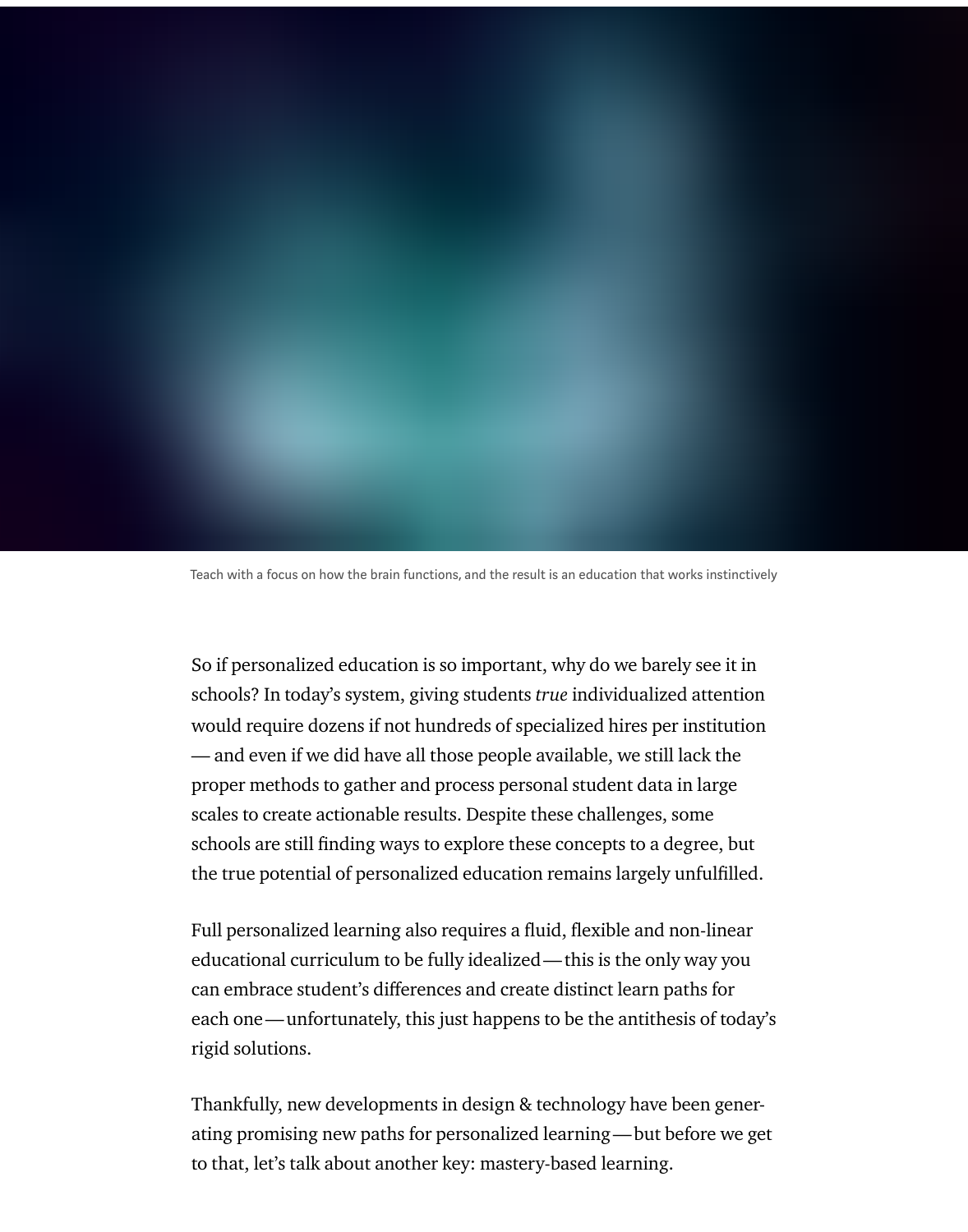# The Dream—Part 2: Mastery-based Learning

Mastery-based learning is based around a very simple idea: when dealing with cumulative subjects (like Math, where past knowledge is essential to understanding what's next) a student should only move forward with the subject once they've **mastered** all concepts that precede it.



1–1 Mastery-Based learning was actually the standard for a long time—in a Master-Disciple relationship, students would spend years learning until they were ready to create a Master Work, only then to be elevated to the rank of journeymen

> You would think this is how today's education works, but it's not. Students don't require an A to pass a class, but rather a C—so if you know about 70% of a subject, you're allowed to move forward—general knowledge, not mastery.

This might not seem bad at first, but it is. Grading is not a reliable metric for knowledge the way it's handled today. There's a distinct difference between actually understanding a subject and simply learning how to get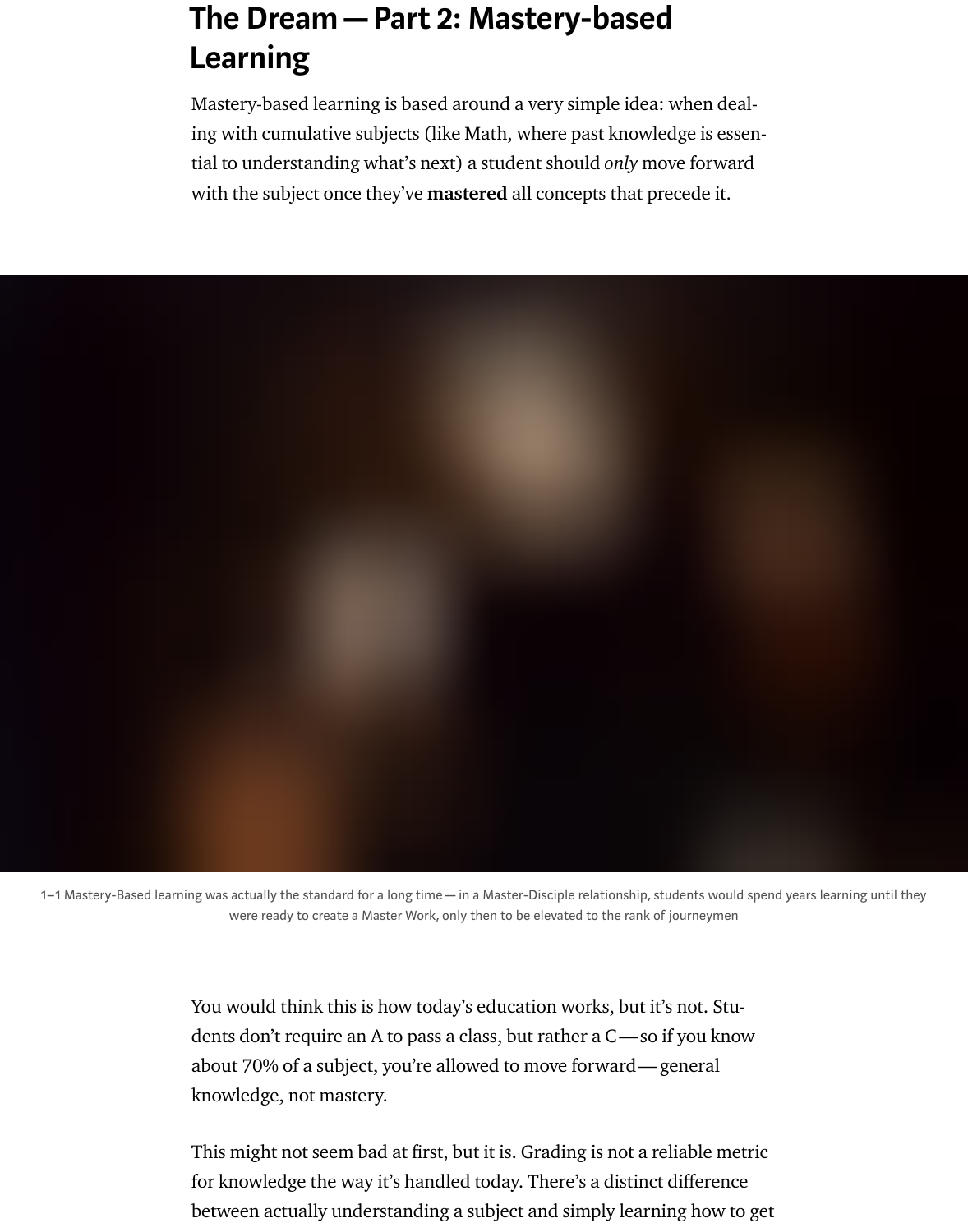through a series of tests (be it through memorizing formulas or copying another student's work), which is what an alarming amount of students tend to do. Because of this unreliability, grades end up failing at their sole goal of giving students and schools the performance feedback they need, effectively making student's needs invisible and unattended by the system they're working around.



The situation becomes more dire once you realize how essential mastery is for a proper education: if you fail to fully dominate fundamental concepts as a kid, things will seem inevitably harder to understand as you progress throughout the years and accumulate knowledge gaps. Cumulative subjects build on top of themselves, so if you don't fully understand fractions, there's no way you can learn geometry properly, and if you don't understand Algebra, you can't ever gain deep knowledge of Calculus. These correlations also branch off into different subjects as well— Physics assumes mastery in branches of Mathematics to be fully under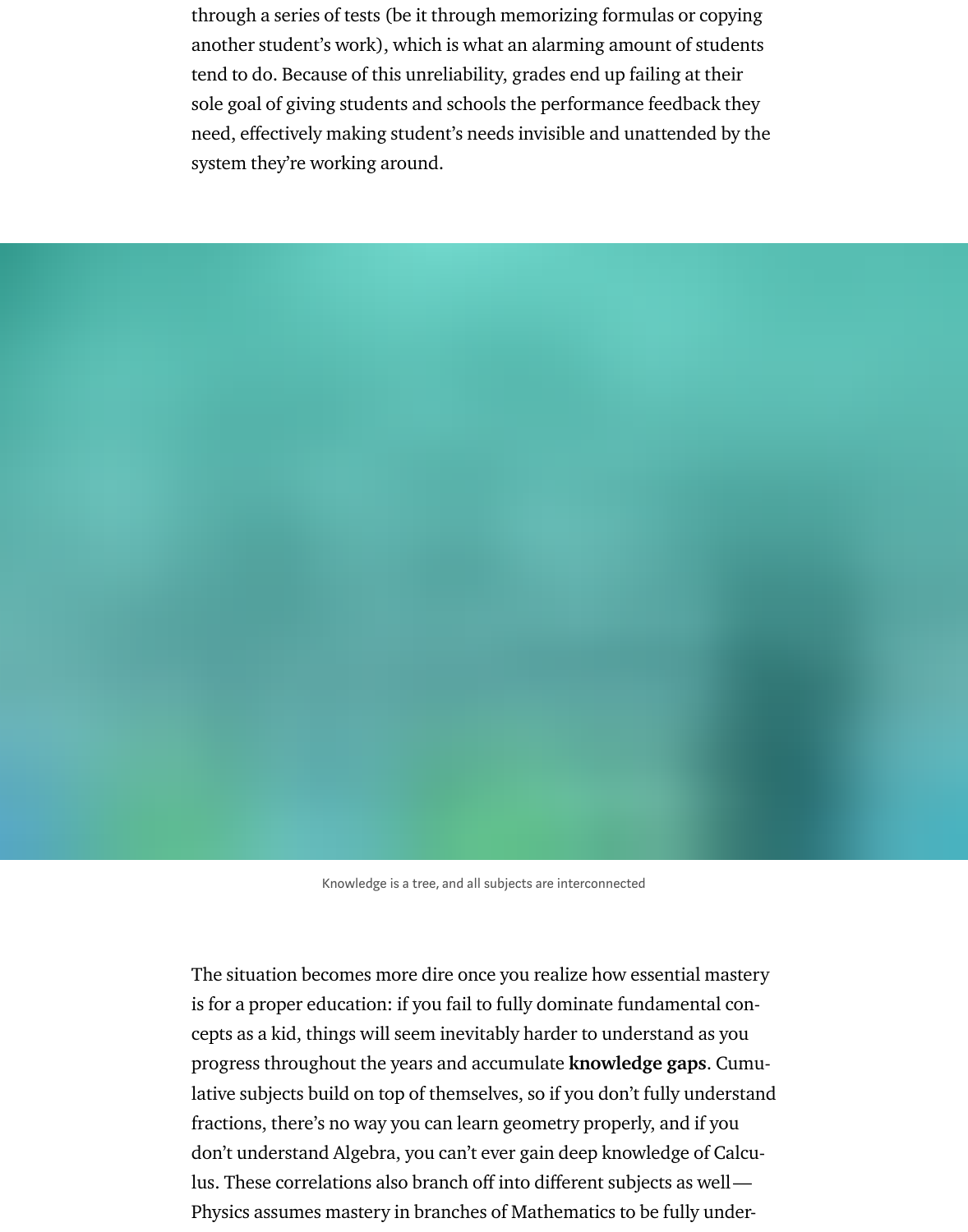stood, and high-school Biology assumes basic understanding of Chemistry.

You can go as far to say that all knowledge is interconnected and cumulative in the grand scheme of things, which makes the consequences of said gaps even more unpredictable—they stealthily cascade difficulties into a number of subjects without making themselves known, leaving students disoriented, lacking confidence and with the false belief that they're incapable of learning certain topics because of an innate ability to do so.

This is why so many people claim to be "bad at math"—it is not because they lack math genes, but because they rushed through the earlier stages of math without fully understanding them. It is no wonder certain subjects can become so incomprehensible through the years—lack of understanding leads to lack of intuition, and lack of intuition leads to subjects seeming non-nonsensically arbitrary. The only way to survive the semester becomes memorization or doing what your teacher wants you to do, not learning what it all means. This is why there's a high likelihood you know that pi is 3.14—but you don't know what pi actually represents.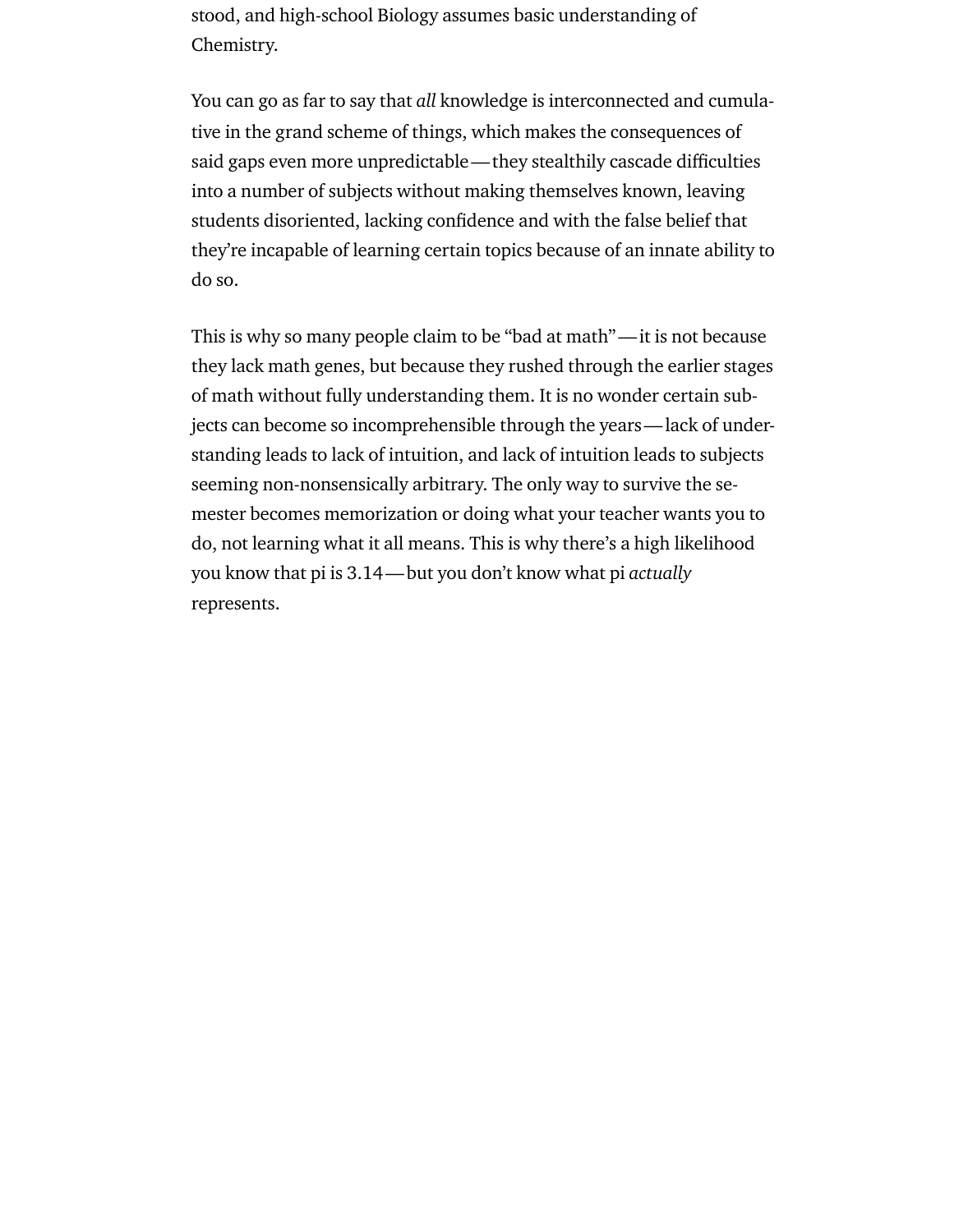

"People are not 'bad at math' because they lack Math genes—it's because they rush through the curriculum and never master the fundamentals. At one point, the subject feels impossibly arbitrary."

Mastery-based learning can fix all of those issues—through a deeply personal and individualized approach (intersecting with what we talked about regarding personalized learning), students can move quickly through the subjects they're better at, and dedicate the required time wherever they face complications. Ultimately, you're only allowed to move forward when you *truly* master a subject, without feeling humiliated for taking your time. The end result is actual knowledge that can spread interconnect with other subjects in a number of unexpected ways, both creatively and intellectually—much more than a grade for a transcript.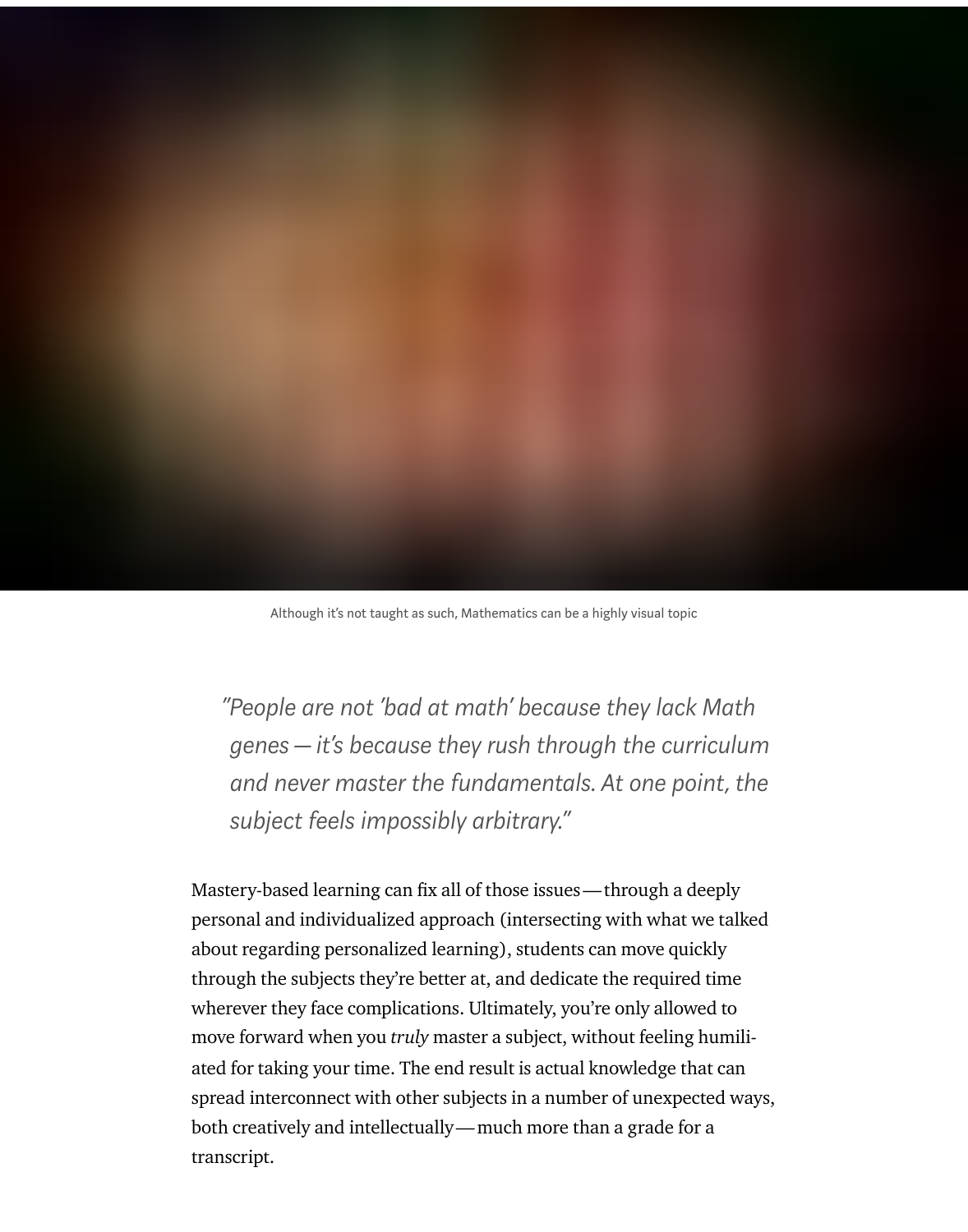The reasons we don't do it today are similar to what we touched on before—implementing this widespread would require a lot of monetary and financial resources to pull off realistically—and it's hard to imagine ways to measure knowledge without grades, tests and all the systems we've grown so used to, as faulty as they may be.

However, there are new ways to achieve this—but before we get to it, let's talk about experiential learning.

### The Dream—Part 3: Experiential Learning

You've probably heard about the wonders of "Learning by doing" from someone in your life— and they wouldn't be wrong. Learning through hands-on experience is vastly different than just passively listening to a lecture, and your brain loves it.

This is formally known as experiential learning—the process of learning through experience or "learning through reflection on doing". In scientific research and in the classroom, it has demonstrably been shown to be one the most effective forms of meaningfully retaining information experiential learning engages most of the senses, builds social-emotional skills, creates a context for memorization, expands critical thinking and is unquestionably more relevant to real life applications of what's being studied.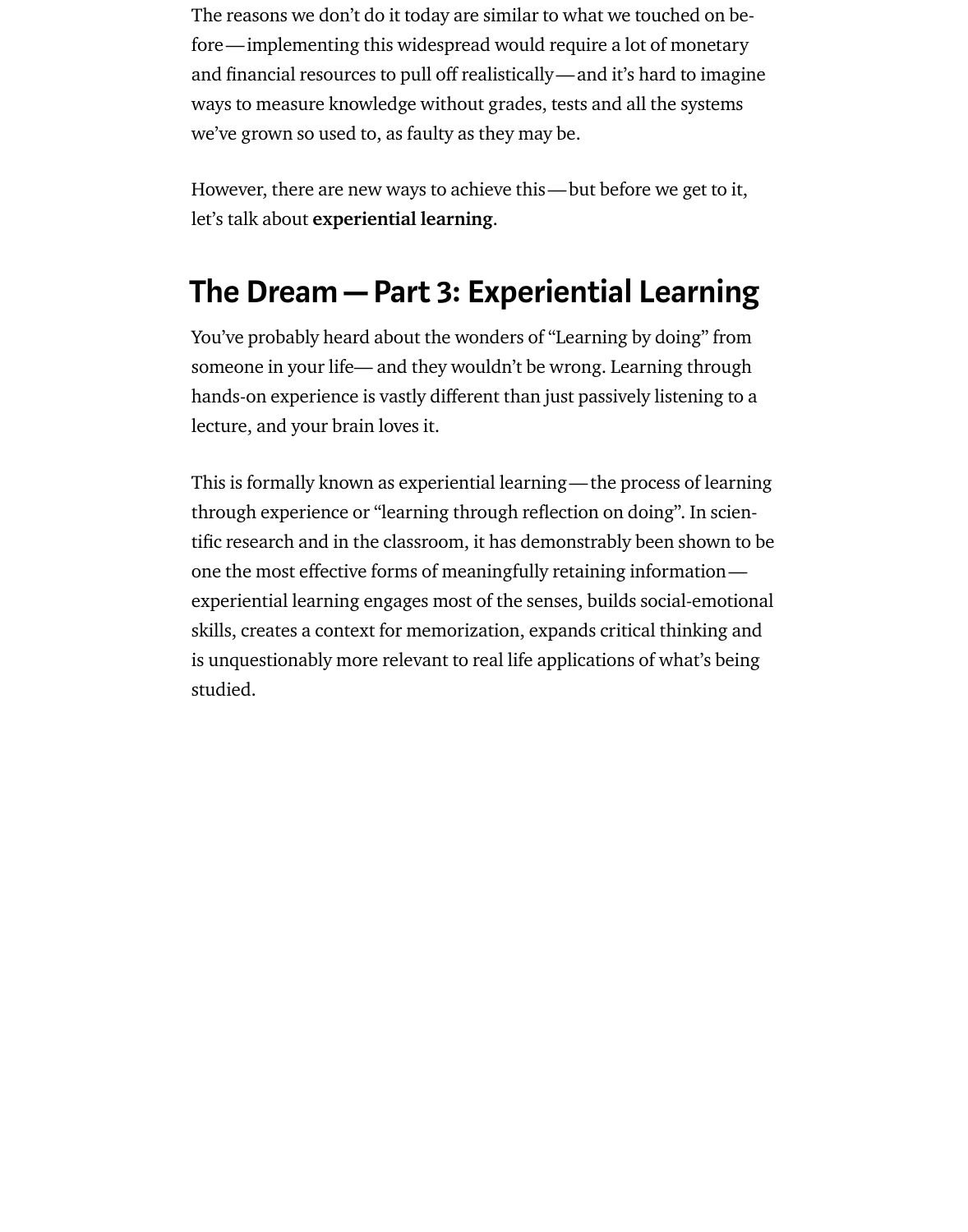

Teamwork makes the dream work! It also continuously puts theory into practice, creating a symbiotic relationship between the two

Experience-based learning also encourages experimentation, embraces curiosity and (perhaps most importantly) turns mistakes into a natural part of the learning process, rather than grounds for punishment of students. It's no wonder it's such a powerful form of learning —it's how we've been learning things since primordial times.

Our current system understands this to an extent, as experiential learning isn't completely absent from schools—you've probably had an art or science class that was very much hands on, and there's one type of experiential task that teachers love but students hate: homework.

Teachers assign homework because it works when students actually do it. To complete these assignments, one has to think about what they're doing, perform the task at hand and reflect through the entire process. But from a user-experience standpoint, homework tends to be uninspiring—it doesn't play with most of the senses, its format is predictable, it usually isolates students and it isn't exactly exciting to complete. So why aren't we trying to do things differently?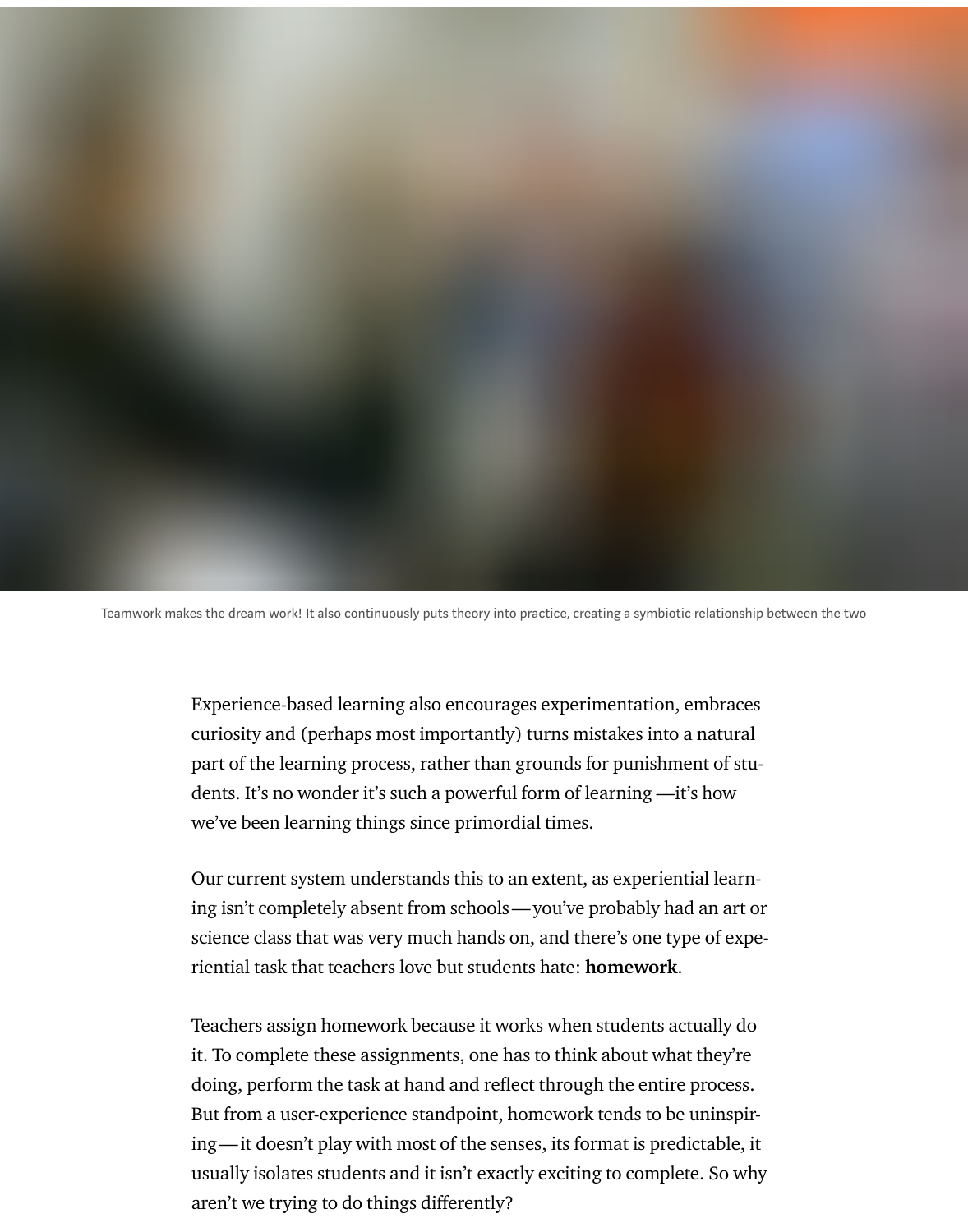

Putting it simply: it's hard. Conceptualizing new ways to teach subjects like math, biology and history experientially is a huge design challenge, even more so when you're trying to do it without breaking the bank. After all, we've taught Biology using books and a blackboard for as long as anyone can remember, so how would we go about engaging all senses, making learning active and social, keeping the cost low and achieving all learning goals?

Now that we've defined the problem, the questions and our utopian destination for education, let's talk about the future—and what some exciting new technologies can bring change education forever.

### The Dawn of Immersive Education

Technology has continuously revolutionized modern society for the past two centuries, and it shows no signs of stopping—if anything, it's speeding up. How we work, learn, play and connect with each other is rede-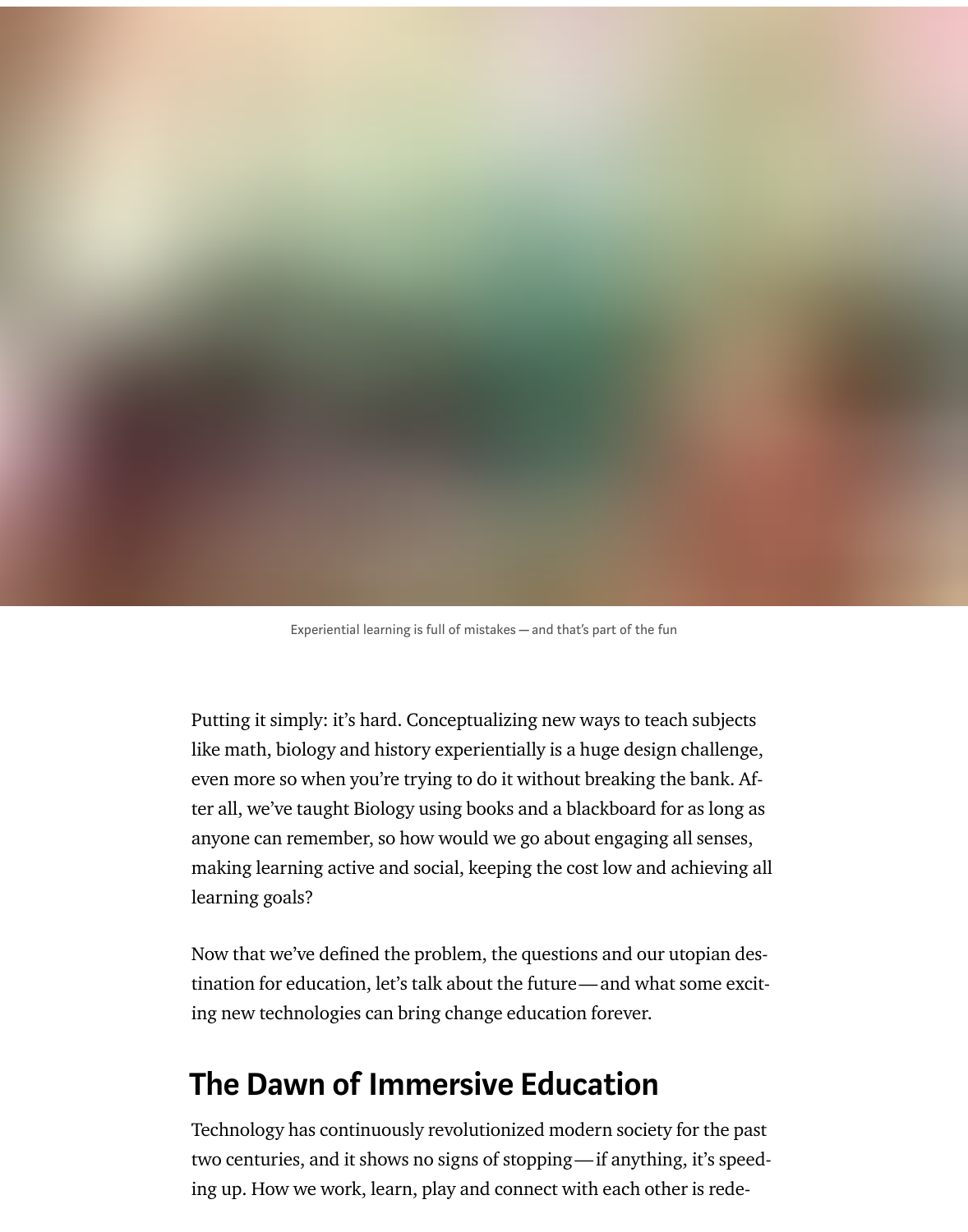Augmented Reality glasses and everything in between—if you're new to these concepts, hop over to this article real quick, because they'll be a big deal moving forward.



Get ready to start wearing computers... on your face!

There's no doubt in my mind that immersive tech is the world's next big computing platform—it does things modern computers can't do and completely redefines our relationship with information, much like the revolutionary platforms that preceded it. Suddenly you can physically interact with the digital world (with your actual hands) and have it live all around you instead within the confines of a screen—and while we're still in its early days, much of the promise it holds can already be seen today.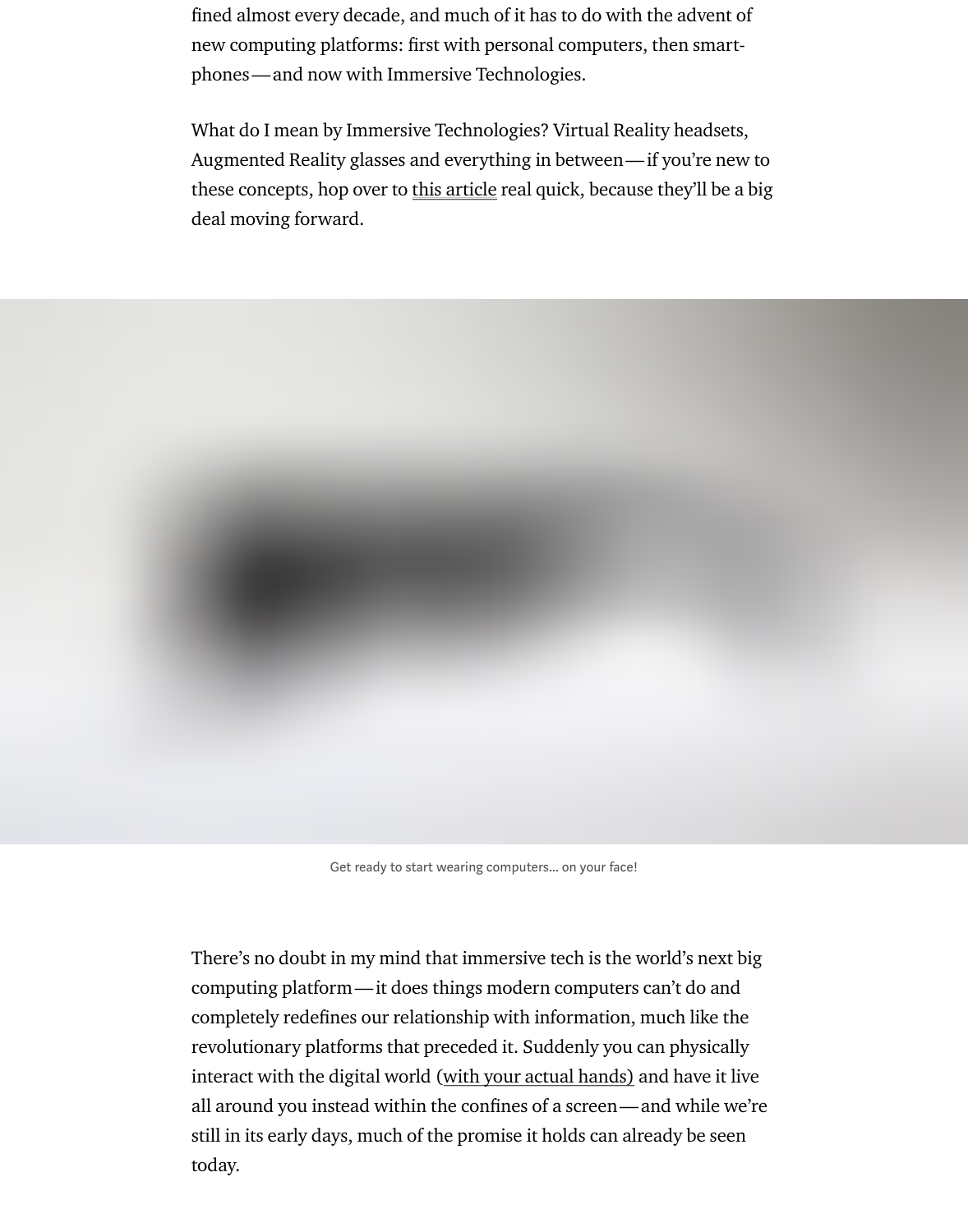have also been on the rise, giving us new mind-bending ways to display and interact with information in our real world like it's actually there.

The Microsoft HoloLens is a great example of this —now a two year old device, it's still one of the most impressive pieces of technology existing today. Not only it can create holograms that look and feel real, the Holo-Lens understands your environment—it knows where your furniture is, your walls, and everything else, and uses that information to seamlessly ble[nd digital and physica](https://www.microsoft.com/en-us/hololens)l worlds into your perception of reality.

Couple that with all the other advancements the technology is having with hand-tracking, haptics and deep learning and you can see that it's only a matter of years before we're touching holograms in our own home with devices more reminiscent of glasses instead of silly looking headsets. This is huge. Immersive technologies are inherently experiential, built from the ground up to convince humans that what they see is real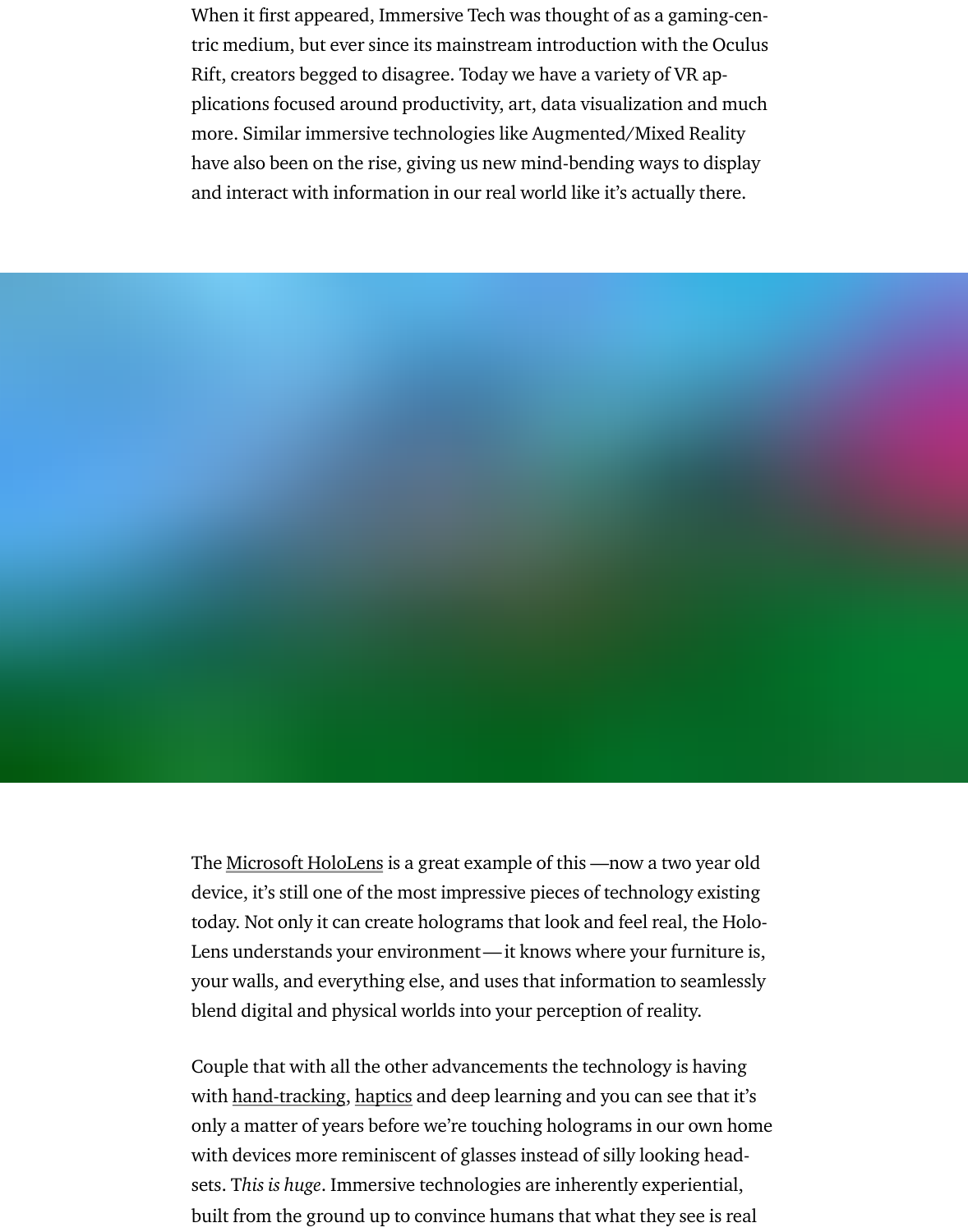"Immersive content is not bound by the laws of physics —educators can create 'impossible' experiences that engage students in all-new ways."

Biology, for instance it is usually taught through textbooks, slides and drawings. But some start ups like The Body VR are taking an immersive approach to education, letting you travel the human body in person and actively interact with it instead of just looking through images on a book.

Along similar lines is the start up *Medivis*, which is redefining anatomy learning. Usually medical students are forced to learn human anatomy through several illustrations, having to desperately combine all the 2D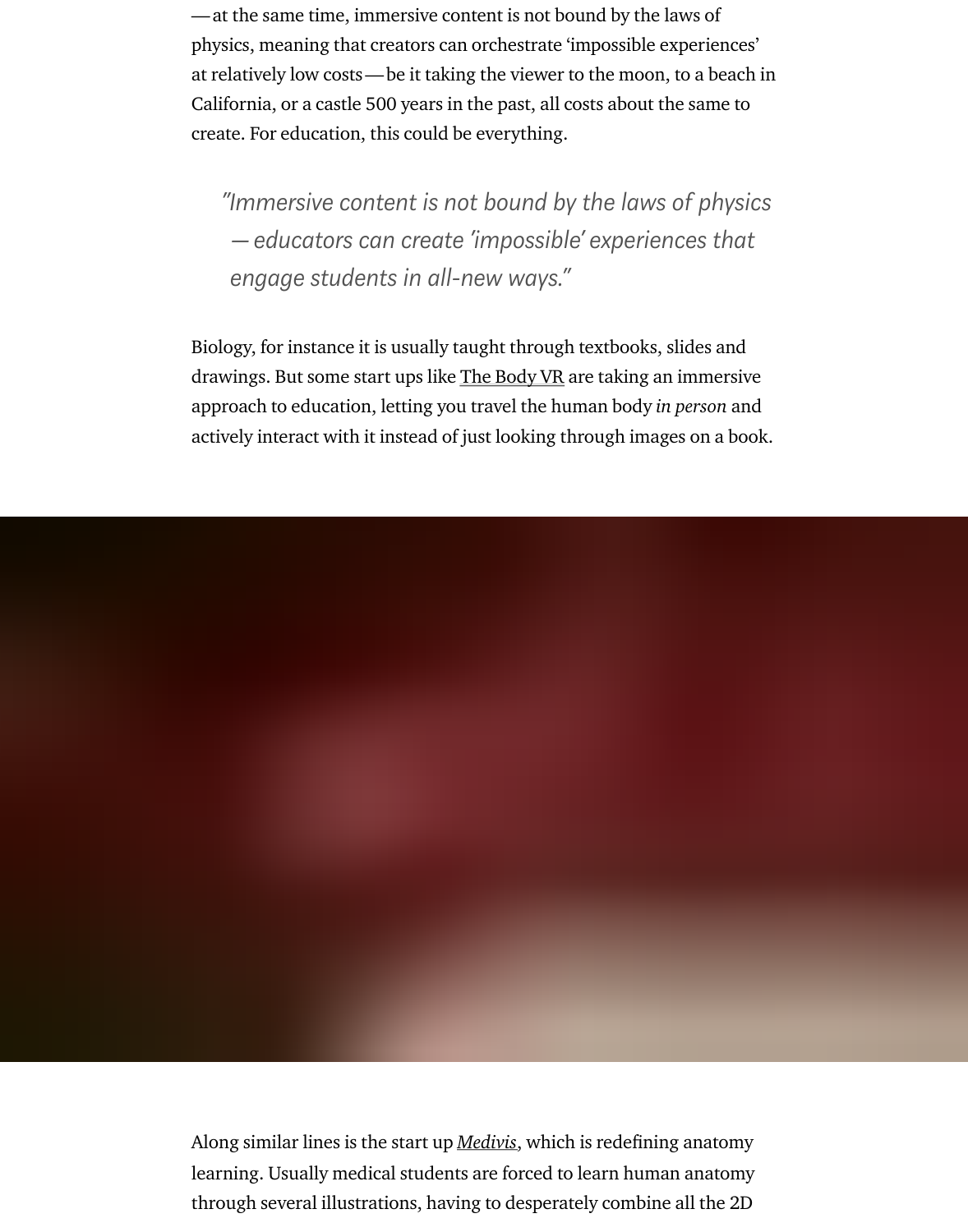Actual picture is from a Case Western Reserve University application

Other examples include MyLab (which I designed), a mixed-reality Chemistry app that gives students a holographic periodic table they can use to spawn and combine elements on the go, and Universe Sandbox, which allows you to navigate the Universe as you visit physically accurate star systems and also create your own.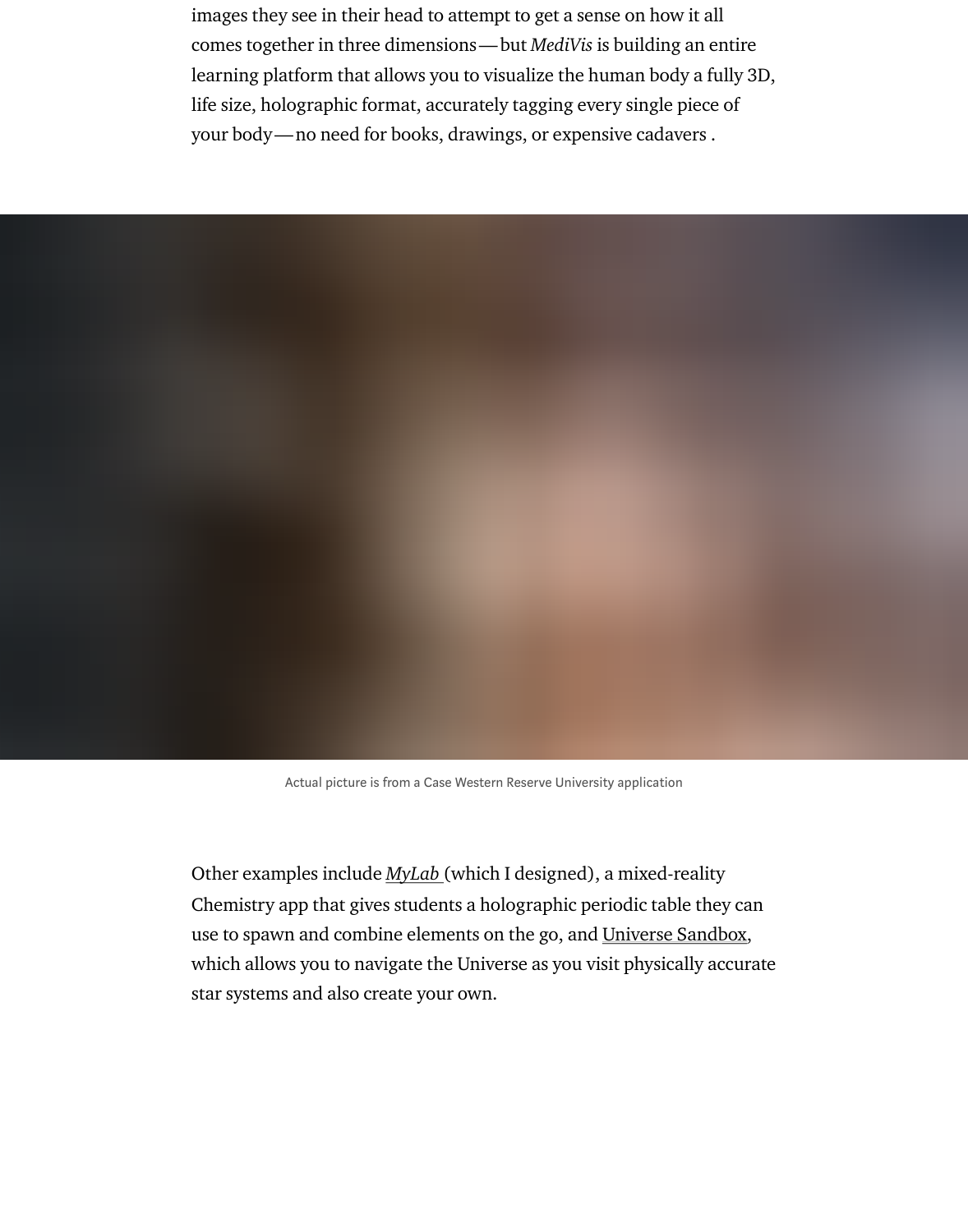

MyLab introduced new ways to engage with Chemistry and was awarded the prize of Reality Mixer of The Year at the Windows Developer Awards

Mind you, this is just the start, and most of these projects are being built by a small number of people without any external funding at all. Now, with only the work associated with creating a small 3D game, we have the ability to take students anywhere and teach them about virtually anything from a completely different and fully participative perspective. And because the cost of creating these experiences is so low, we're bound to see a number of innovations in design and interaction that introduce new ways to learn we haven't even conceived of before, especially as creation tools becomes accessible to the point that anyone can bring the experiences they imagine to life.

In the long term, we're looking at education being approached not as a series of bullet points, but as interactive worlds that students can navigate at their leisure, marking a huge design-shift for education as it proceeds to become more akin to entertainment than a passive obligation. Now, concepts can become characters, "exercises" and "exams" can be seamlessly embedded into worlds and storylines as activities, and students are free to literally explore and immerse themselves in the subjects they're learning.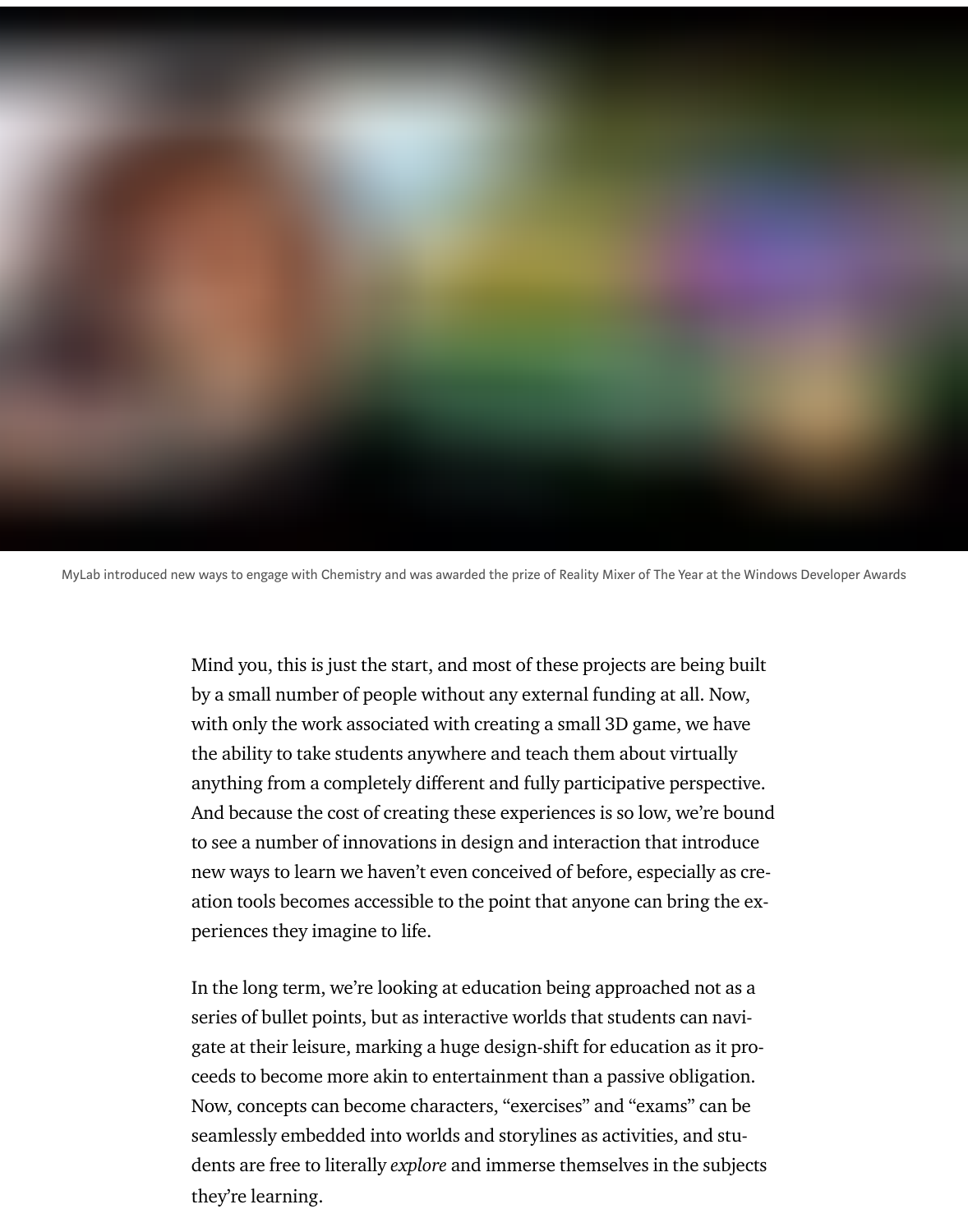

Universe Sandbox provides beautiful opportunities for learning—and chaos

Given the degree of creative opportunity and how immersive education plays with the human brain, I believe it's reasonable to assume that immersive education will become the norm one day. A number of studies are being conducted today to assess the full effectiveness of this new approach, but the potential is here: immersive education can be visual, social, magical, interactive and emotionally engaging—all while it sticks to your brain like a fully-textured memory.

"The beauty of software is that once you get it right, the whole world can have access to it. You just have to copy it."

And there's more: the kind of data you can collect from Immersive Experiences is the stuff of dreams for personalizing education like never before.

#### A New Age Of Educational Analytics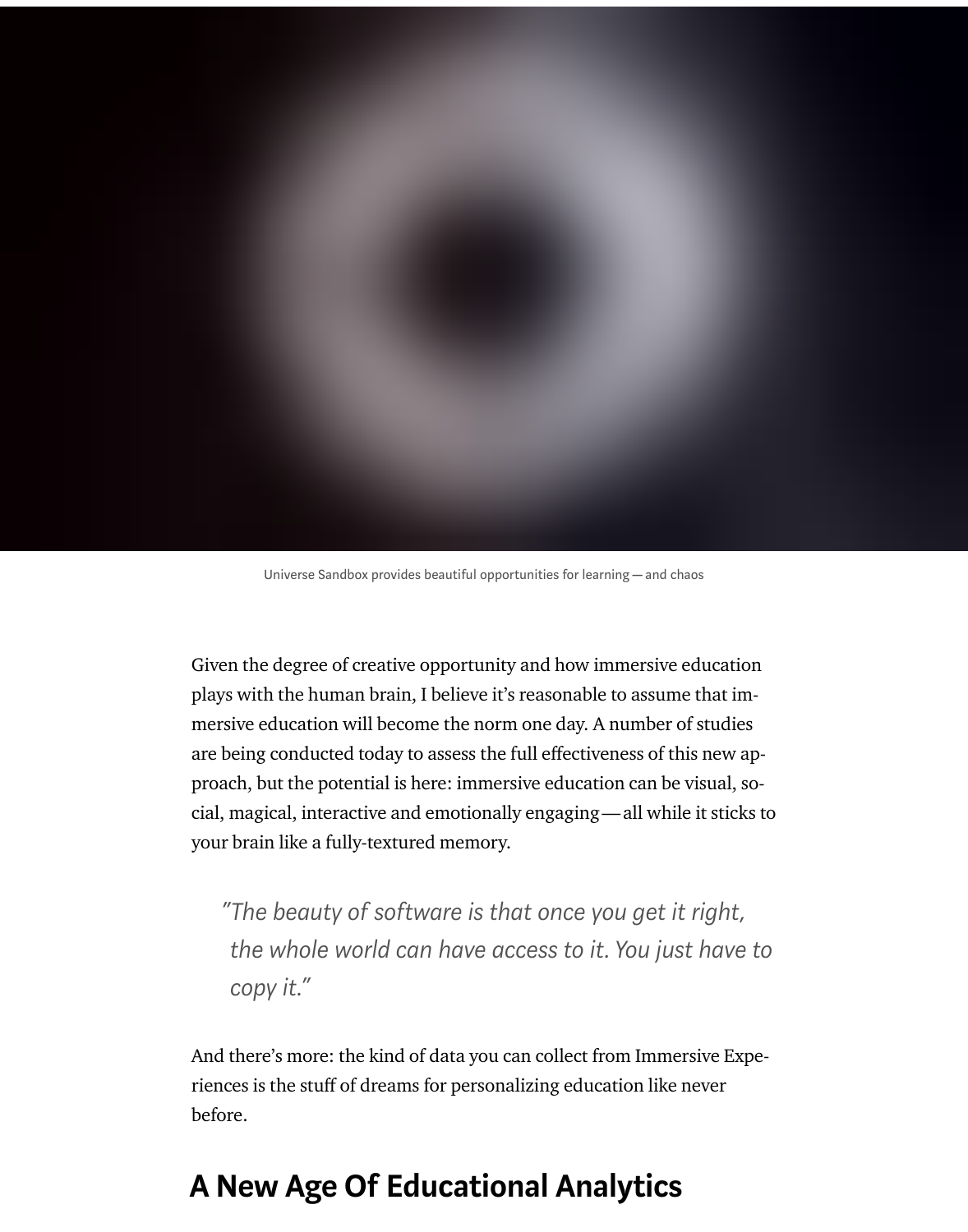The great thing about immersive media analytics is the amount of information you can derive from user data—because headsets are constantly being tracked, you can tell what users are looking at, when, for how long, what they're interacting with and even what they're choosing to ignore.



Analytics platform from InstaVR highlighting which areas users look at the most throughout a VR experience.

The latest headsets coming out this year will include pupil tracking, which on its own will provide creators with another world of information. You may have heard that human pupils dilate on physical attraction: but it goes much further than that.

Pupils expansion betrays not only physical attraction, but also mental strain and emotional engagement. Princeton University psychologist Daniel Kahneman showed several decades ago that pupil size increases in proportion to the difficulty of a task at hand. Calculate nine times 13 and your pupils will dilate slightly. Try 29 times 13 and they will widen further and remain dilated until you reach the answer or stop trying. Kahneman says that he could divine when someone gave up on a multi-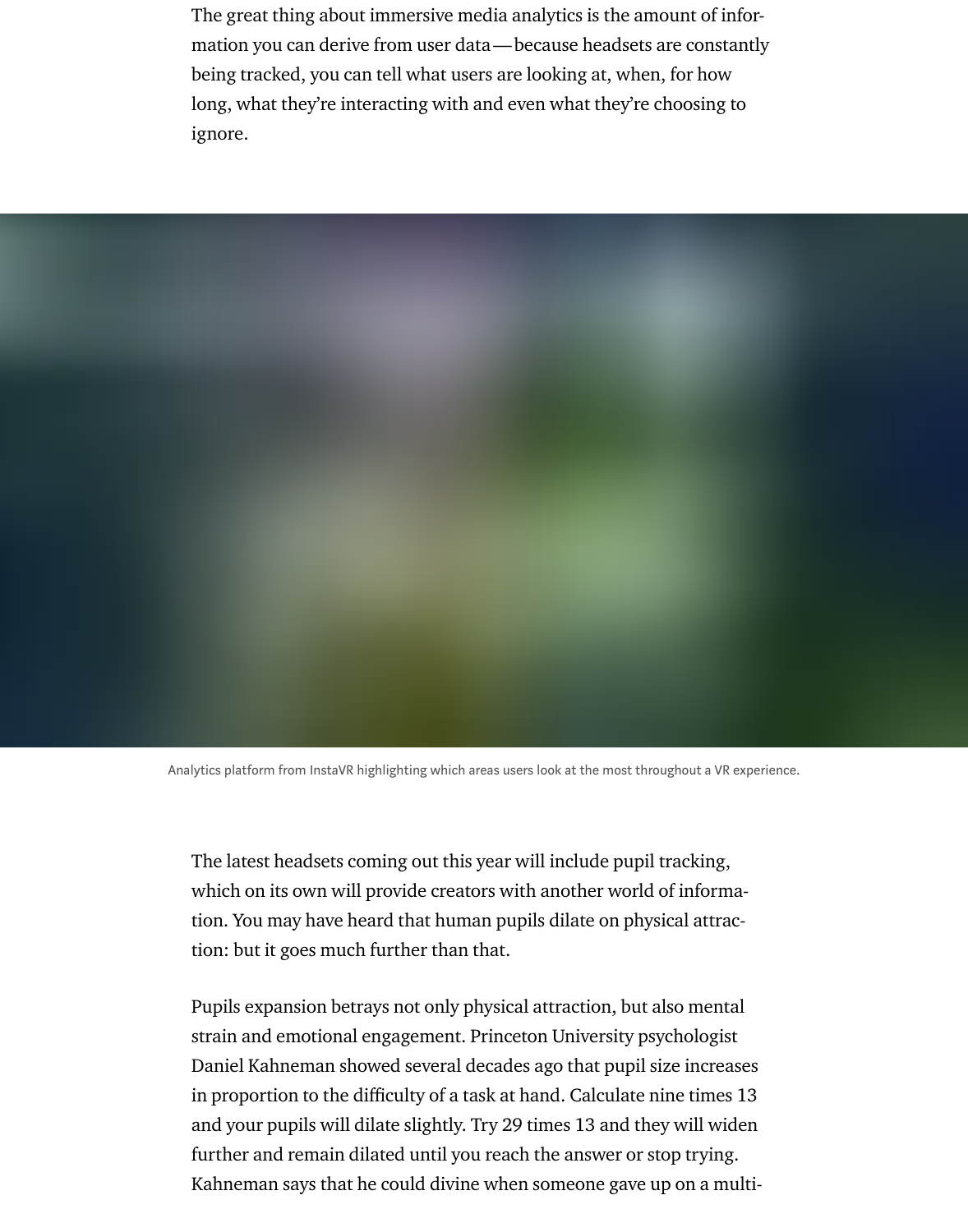neurophysicist at Philipps University Marburg in Germany. Participants were told to press a button at any point during a 10-second interval, and their pupil sizes correlated with the timing of their decisions. Dilation began about one second before they pressed the button and peaked one to two seconds after.



This is immensely powerful for education, and combining all these bits of data together with Artificial Intelligence will allow content creators to have highly-accurate psychological profiles of students at their fingertips that can be constantly updated in real time, even predicting their actions. This information is so accurate, in fact, that it could render exams obsolete—if you understand a student's relationship to a subject to an unconscious degree, there's nothing to test and there's nothing to fake.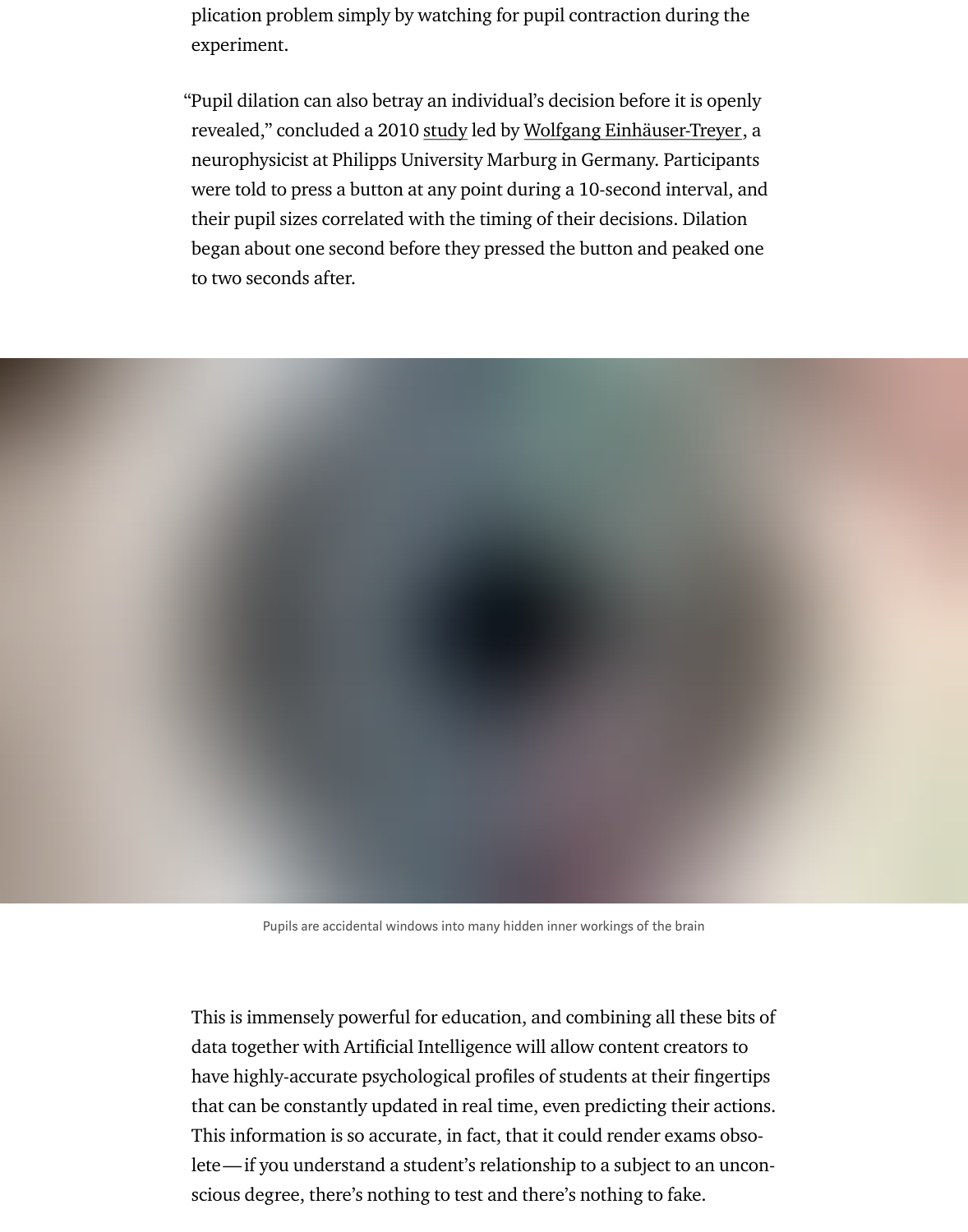All in all, this means that you can measure intellectual and emotional engagement in real time to adapt educational experiences on the go to, automatically resolving student difficulties as they appear and customizing the experience to maximize their interest. Ultimately, [immersive](https://twitter.com/_LucasRizzotto) education in conjunction with A.I. has the potential to supercharge education, creating truly unique interactive experiences that pave the road for fully automated personalized and mastery-based education.

But how far can A.I. go? Could there be a day where they become teachers?

## Artificial Intelligence & The Perfect Teacher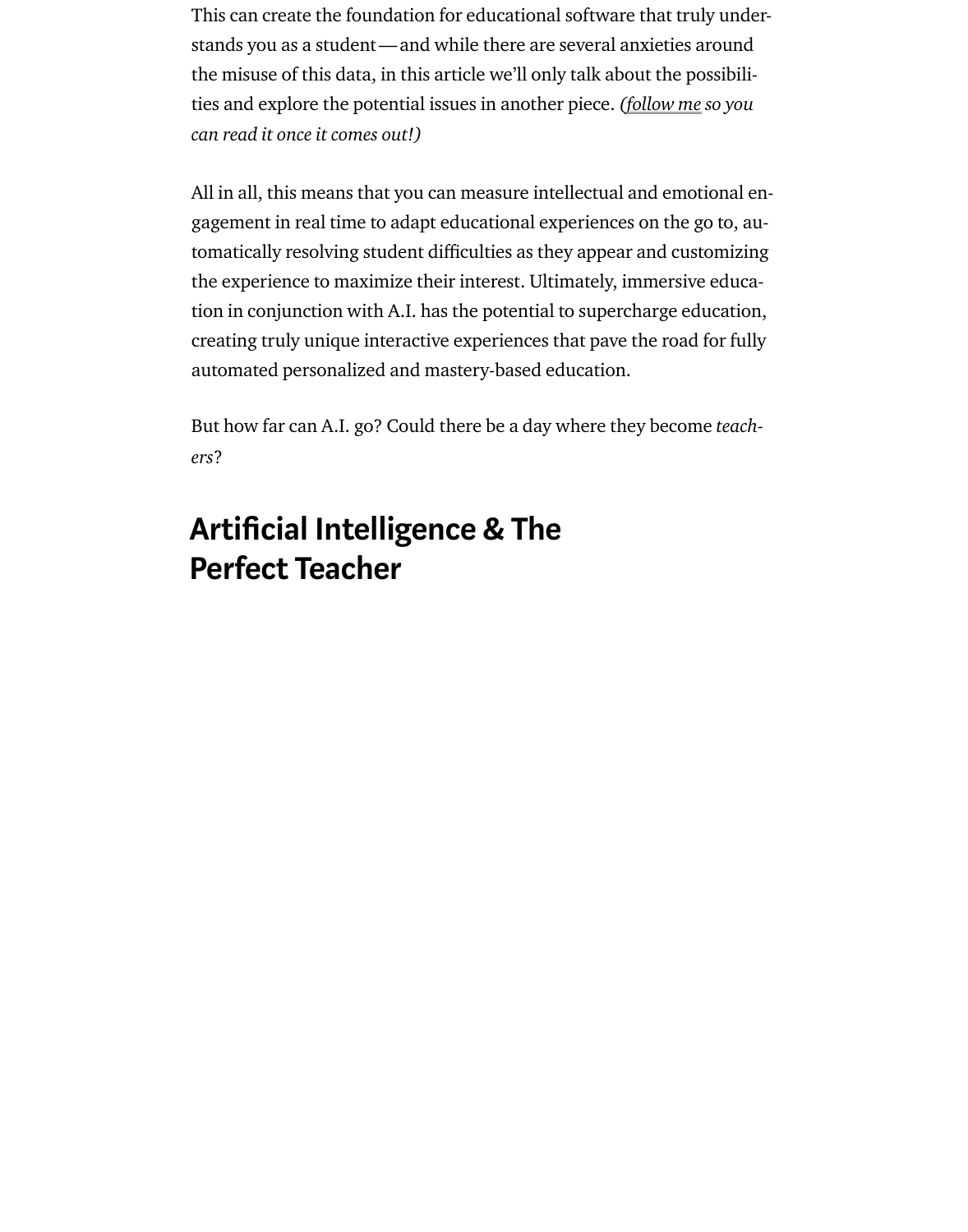Something new is coming over the horizon

So far, we've taken the liberty of looking at how immersive education can redefine learning in the long term through a primarily experiential approach—we also discussed how data can be collected in those experiences to create truly individualized education, giving developers, teachers and creators unparalleled understanding of the student's mind in real time.

Let's extend our imaginations and bit further and imagine how other technologies may converge with immersive media in education—starting with AI.

Artificial Intelligence is one of the most important technologies in the contemporary world, with its influence grasping everything from the creation of medicine, financial market predictions, chatbots and art. It already touches all of our lives in ways we can't even fathom, and much like the computers and internet we use on a day to day basis, we're bound to get increasingly dependent on the power it gives us.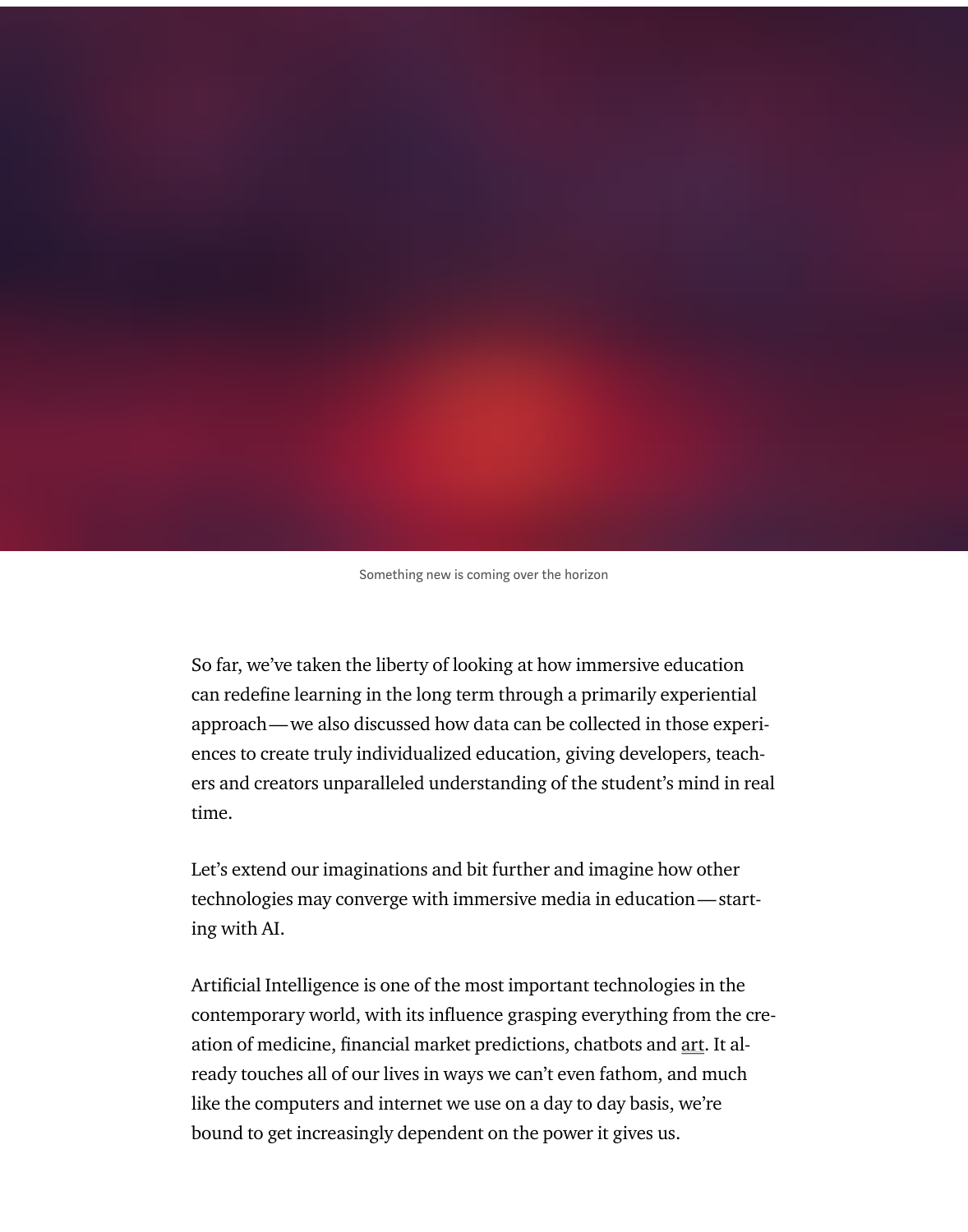

A.I. is already changing the way we interact with our devices—Conversational User Interfaces are an increasingly popular way to control our devices through voice, and it's not hard to see why. Widely present today in smartphones (Google Assistant, Siri, Cortana) as well as home devices (Amazon Echo, Google Home), it plays into one of the most intuitive ways for humans to get anything done: talking. And given that the technology only gets better every year with continuous advancements in text-tospeech, voice recognition and procedural conversation building, it's only a matter of a few years before we start to have fully fledged conversations with the devices we own.

So what might happen when we start to combine that power with immersive education?

The beautiful thing about Immersive Media is that it can give physical presence to Artificial Intelligence assistants, chatbots and characters un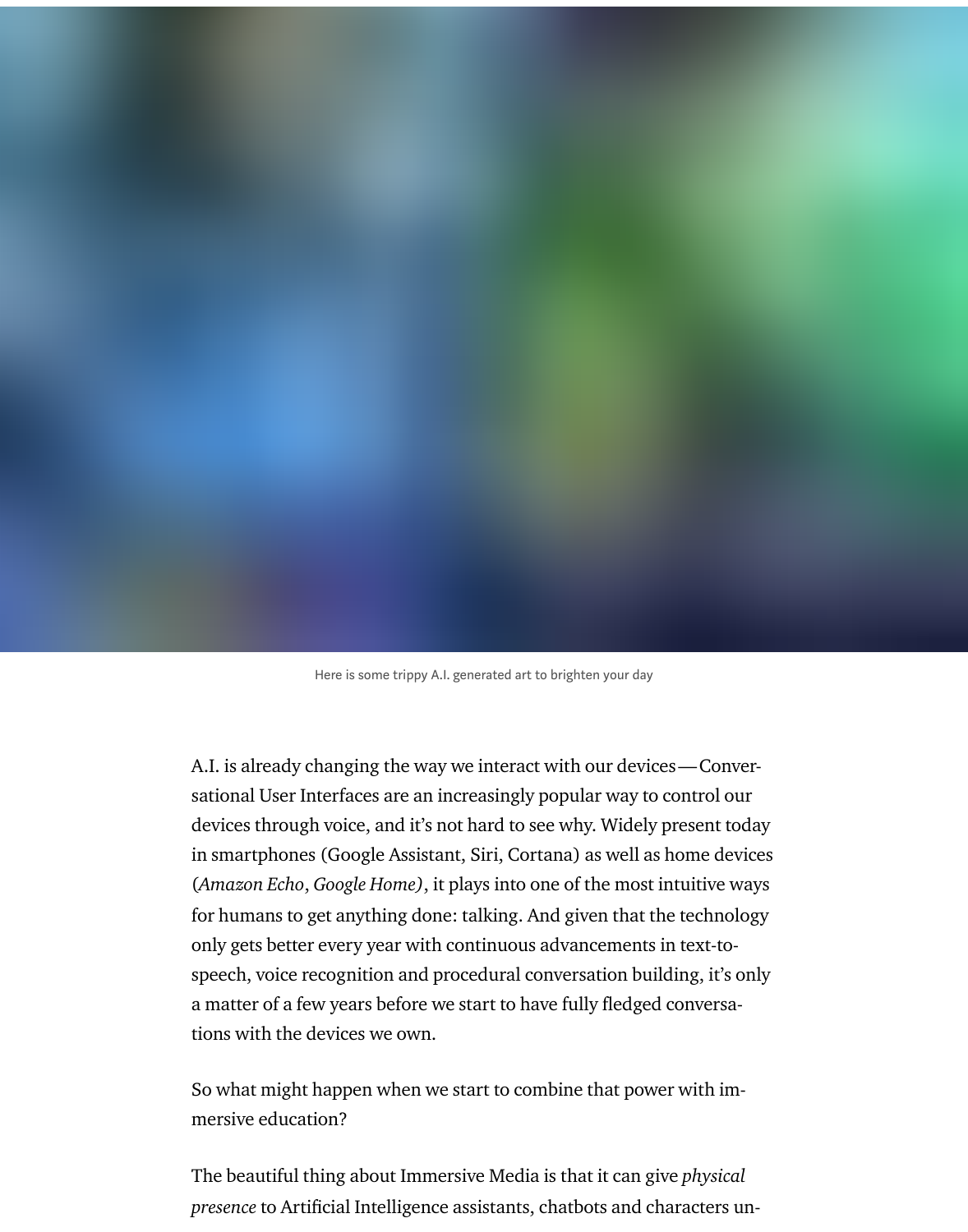like anything we've ever been able to do. We're already on the verge of being able to have conversations with these Artificial Intelligence bots as they stand, but using immersive technologies we will also allow them to have a body and an emotion-expressing face we see, interact and connect with.



A.I. companions can look like anything—or anyone.

Suddenly, the possibility of having a nuanced relationship with your personal A.I. doesn't seem out of the realm of possibility, and this is could also be a huge deal for education. As the years progress, Artificial Intelligence assistants are bound to understand us more deeply than we're even capable of knowing ourselves—couple the previously mentioned understanding of a students' intellect and emotions with the imminent democratization of A.I. and the door is open to completely functional A.I. teachers that know exactly how to deliver information to you.

"A.I. has been learning about us for the longest time now it's only a matter of time before it starts teaching us."

While the concept might seem preposterous for some, it is a real possibility. A quick reflection on how the teacher-student relationship goes shows a very predictable pattern —a teacher performs a lecture, gauges the reaction of students and occasionally diverts from their script to ad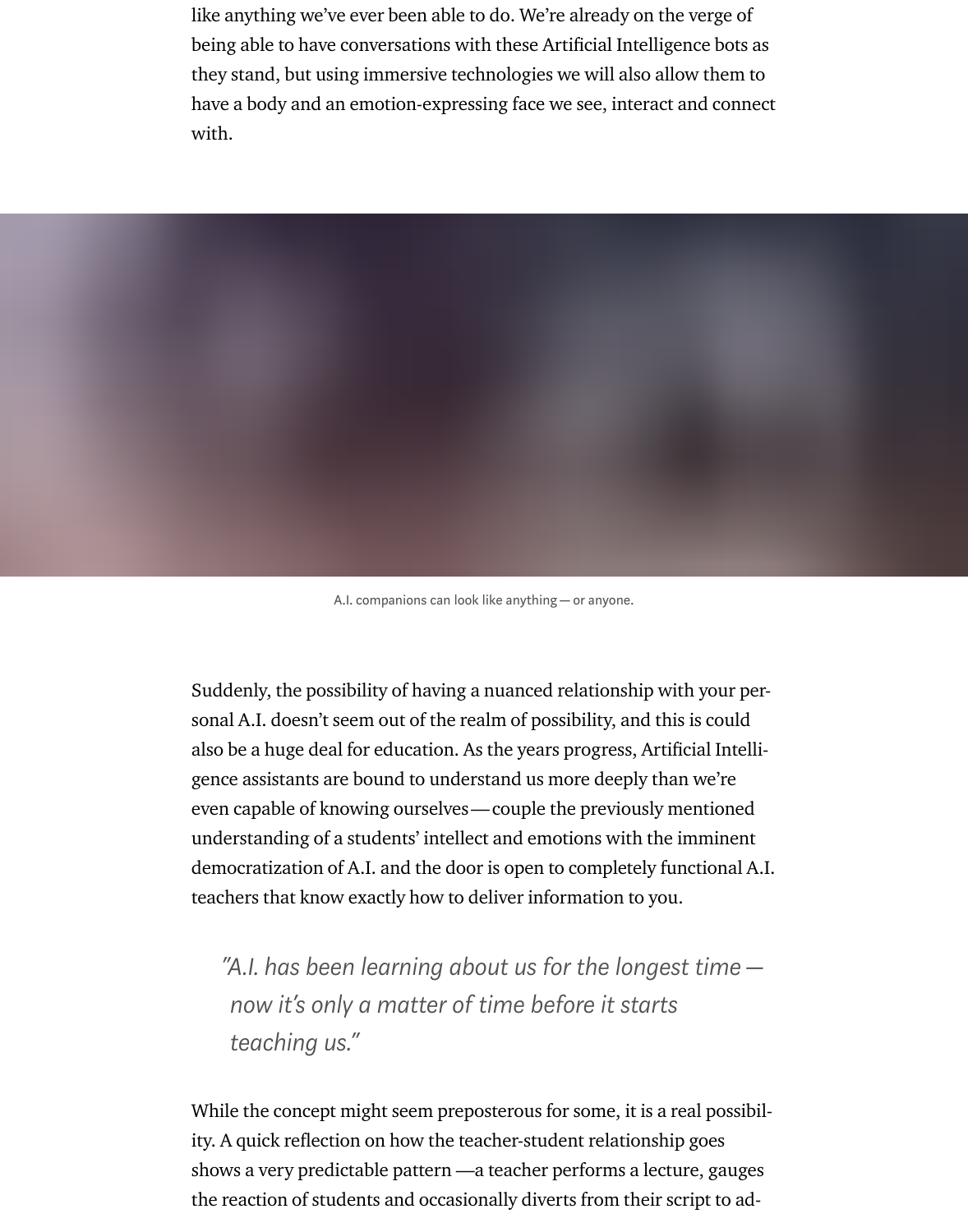dress a question or do an activity before returning to the lecture. Of course, not all classes function in this manner, but the majority of them do, and working on such a predictable framework is not something A.I. will have any trouble doing convincingly as a starting point. Ideally (as the tech improves and issues continue to become more software bound, making them easier to manage) we would find new ways to expand the teacher-student relationship that are less hierarchical and more engaging.



The UX behind the teacher-student relationship is predictable—and questionable

Be mindful that A.I. teachers do not have to look like any one thing in particular—in immersive mediums, artificial intelligence can be characterized in any way given the teaching context. You can be taught by a Dragon, Marie Curie, Neil DeGrasse Tyson or William Shakespeare himself - there's no theoretical limit over what form or shape A.I. instructors can take for the sake of a lesson—all while creating procedurally generated interactive lectures based on your personal psychological profile.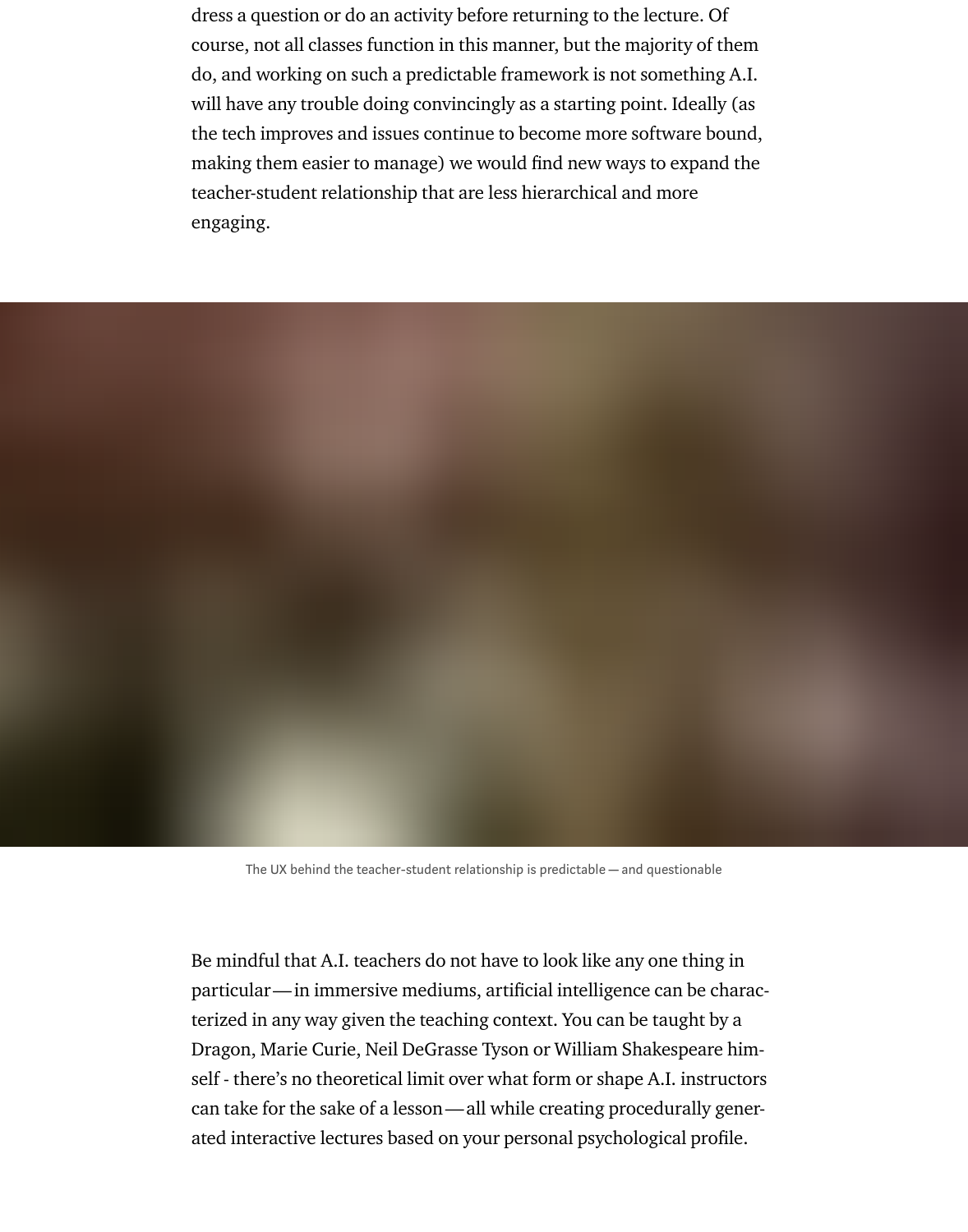In the long run, I feel that to truly live up to the dream of individualized education, there's no other way to achieve it than through A.I. instructors (until we're able to simply download information into our brain). Their digital presence and limitless access to information can give them abilities and understanding of subjects and students teachers could only dream of.

A.I. has been learning about us for the longest time— now it's only a matter of time before it starts teaching us.

### The Fluid Classroom

It is possible that throughout this entire article you've been thinking about these immersive educational experiences as solitary—this could not be further from the truth. Immersive Education is only a single-user experience if educators decide to make it so. The aforementioned convergence of big-data and immersive education can be combined to give the classroom new ever-changing forms.

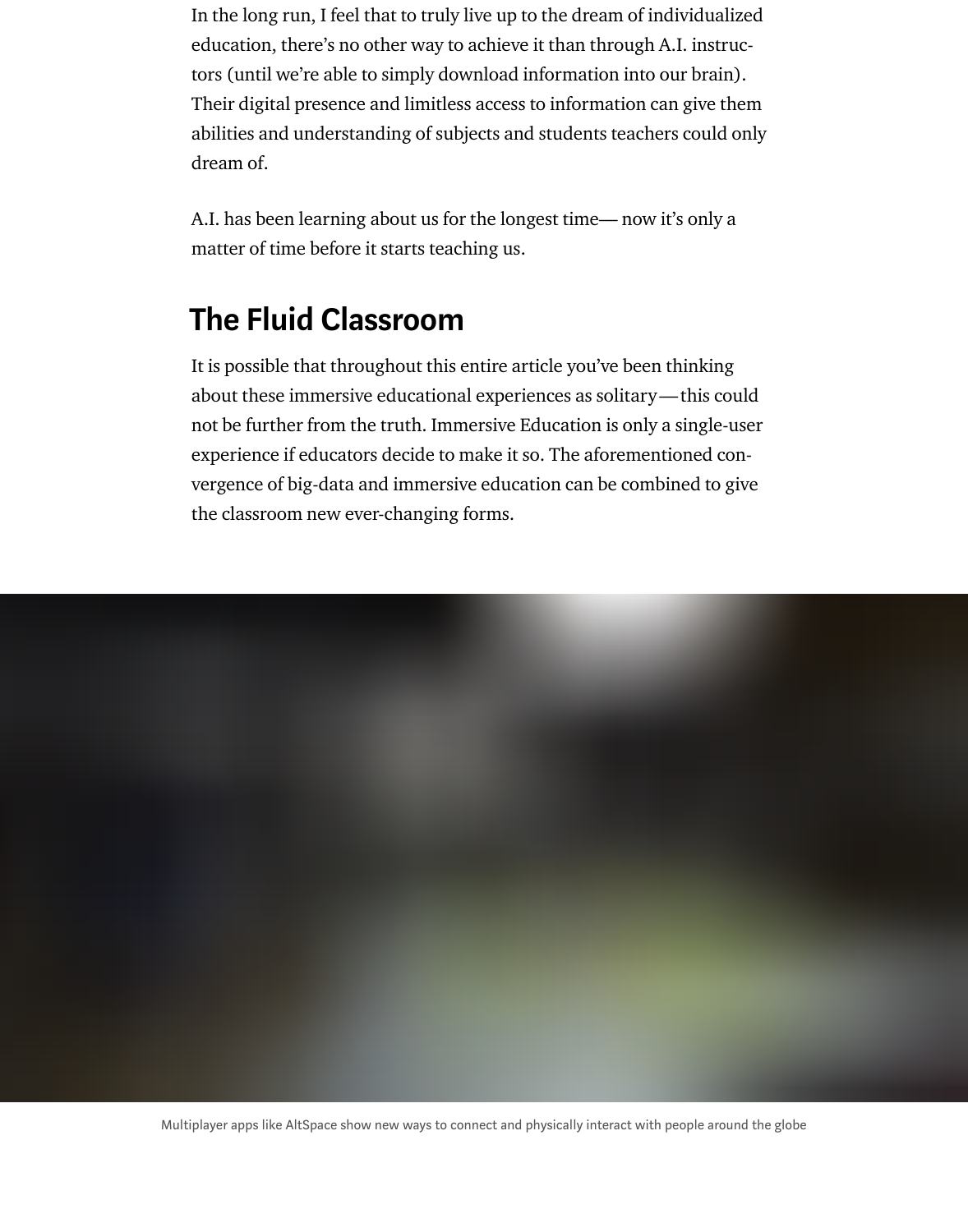Multi-user educational experiences can be built in such a way that they connect students from vastly different locations in the globe, seamlessly pairing individuals with similar levels of experience, interest and sometimes even completely opposite skillsets to encourage collaboration around a particular problem. When you start looking at the classroom not as a physical room, but as an abstract place where collaborative learning exists, it can take any form at any given point time—and it won't be lacking in human connections either. Remember that immersive technology will evolve until the point that the digital connections you see will be completely indistinguishable from the real world.

"The key is to imagine the classroom not as a physical place, but as an abstract location where collaborative learning exists that can take on any form"

This is important for a variety of reasons—we don't want education to be isolationist and we want students to be exposed to a variety of contexts and cultures—but this could also become a huge cost-saving measure. Schools are expensive to upkeep and take a lot of physical space. As the digital revolution reaches new heights, it is possible that all the costs we face today associated with real estate, human labor and logistics slowly shift into the digital realm, where everything is cheap, all materials cost the same, knowledge is abundant and all students can be universally and continuously connected in improved educational systems, saving hundreds of billions of dollars.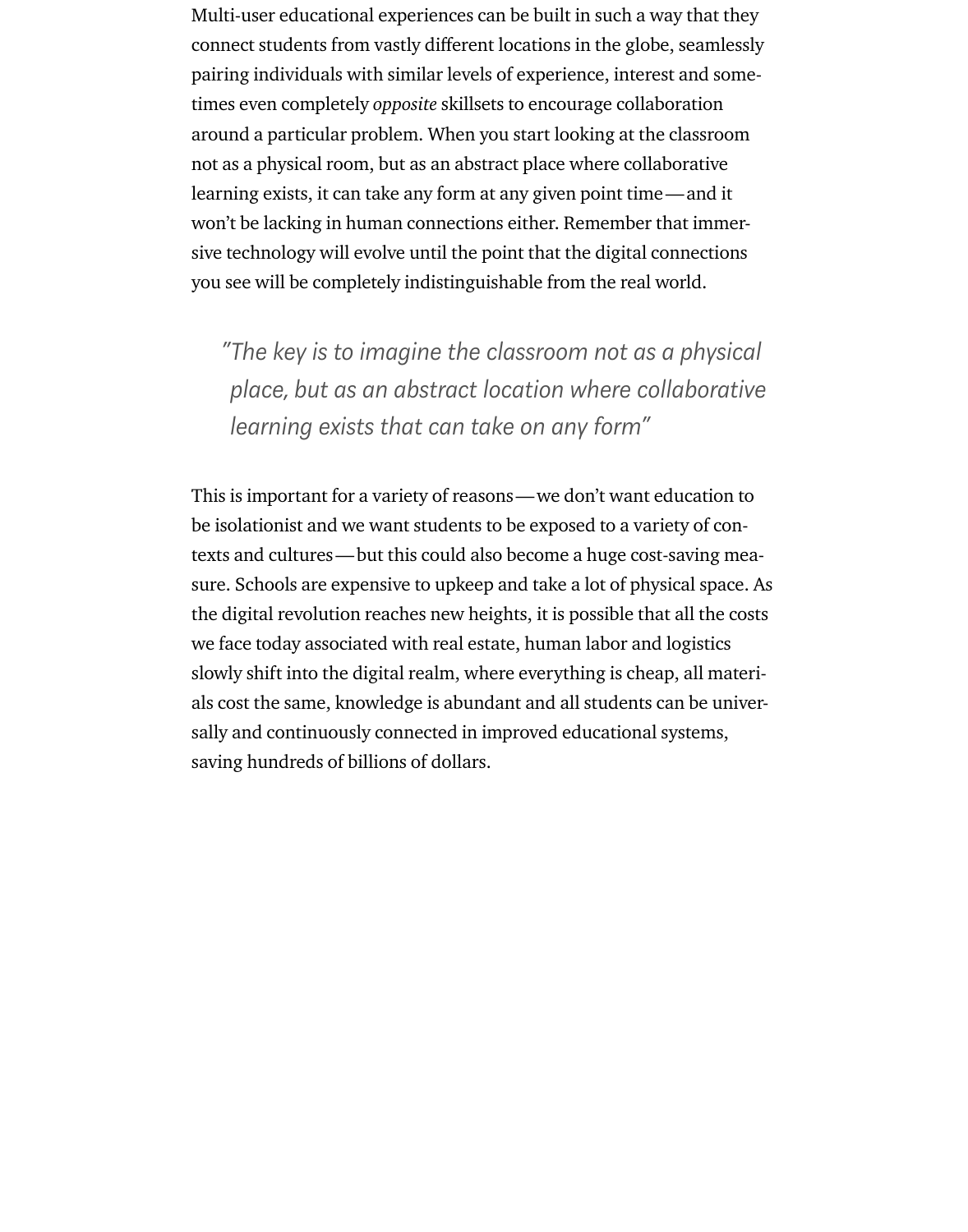In the digital realm, gold, diamond, coal, wood and rubidium all cost the exact same thing—zero.

The classroom doesn't even have to be tethered to any single digital experience—it can blend in seamlessly into our world, constantly present around you in unpredictable ways. Are you walking down the streets surrounding Bastille in Paris? Why not take a break and start a lesson about the Storming of Bastille on the spot as it transforms your environment, getting you 15 minutes off your year-long History quota?

These new ways to learn may sound fantastical, but are all achievable through smart integration of technology, design and imagination. The one certainty about the future ahead is that it'll rock the present to its very core—and given the way that immersive technologies and artificial intelligence are going, it seems like we will have the opportunity to turn education into anything we can think of.